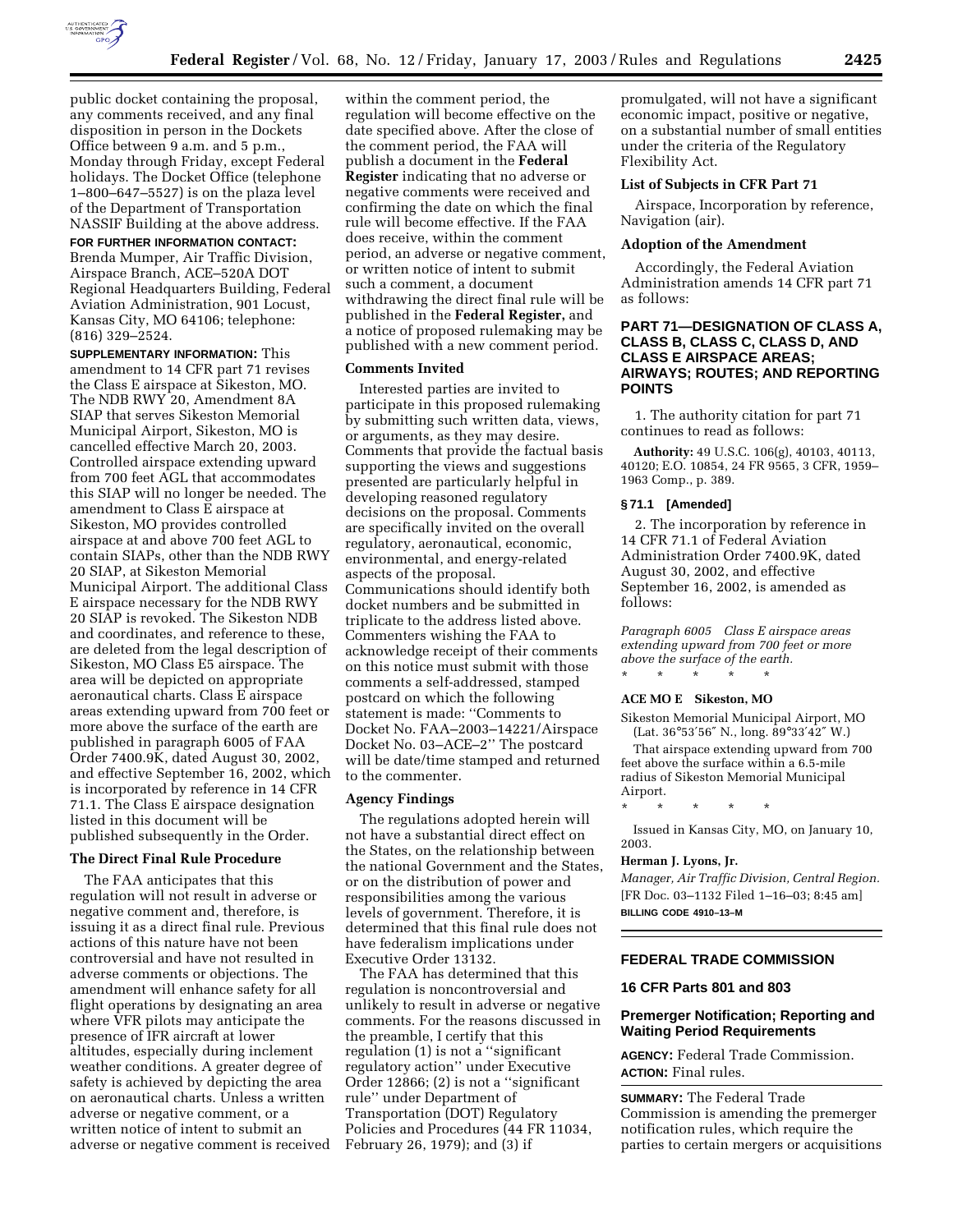to file reports with the Commission and with the Assistant Attorney General in charge of the Antitrust Division of the Department of Justice and to wait a specified period of time before consummating such transactions, pursuant to section 7A of the Clayton Act. The filing and waiting period requirements enable these enforcement agencies to determine whether a proposed merger or acquisition may violate the antitrust laws if consummated and, when appropriate, to seek a preliminary injunction in federal court to prevent consummation. The rule amendments are necessary to address public comments regarding the Interim Rules published February 1, 2001, and will increase the clarity and improve the effectiveness of the rules and the Notification and Report Form. **DATES:** These final rules are effective January 17, 2003.

#### **FOR FURTHER INFORMATION CONTACT:**

Marian R. Bruno, Assistant Director, Karen E. Berg, Attorney, or B. Michael Verne, Compliance Specialist, Premerger Notification Office, Bureau of Competition, Room 303, Federal Trade Commission, 600 Pennsylvania Avenue, NW., Washington, DC 20580. Telephone: (202) 326–3100.

**SUPPLEMENTARY INFORMATION:** On February 1, 2001, the Commission published Interim and Proposed Rules amending the Hart-Scott-Rodino rules (''HSR rules'') contained in 16 CFR parts 801, 802 and 803. The Interim Rules took effect upon publication and implemented amendments to section 7A of the Clayton Act enacted on December 21, 2000 (''2000 Amendments''). The Proposed Rules set forth other changes improving and updating the HSR rules and were revised and made final effective April 17, 2002 (67 FR 11898). Interim Rule 802.21 was revised and made final in a separate rulemaking effective February 2, 2002 (67 FR 11904).

Both sets of rules invited public comments. The Commission received seventeen public comments addressing the Interim Rules (66 FR 8679) and the Proposed Rules (66 FR 8723). Some comments addressed both sets of rules, others addressed only one or the other. Eight of the public comments pertained to the Interim Rules and are listed below. In response to these eight comments, the Commission, with the concurrence of the Assistant Attorney General, is promulgating additional amendments and revisions to the Interim Rules and Form, as described below. The Commission also received a number of comments that were not relevant to the changes promulgated by

either set of rules. These additional comments remain under consideration and may be addressed by future rulemaking.

The following provided public comments on the Interim Rules to the Commission:

- 1. Baker & McKenzie (Clanton, David A., *et al.*) (3/19/01)
- 3. Ford Motor Company (Bolerjack, Stephen D.) (3/19/01)
- 8. National Association of
- Manufacturers (''NAM'') (3/29/01) 9. O'Melveny and Myers (Beddow, David T.) (3/19/01)
- 12. Gibson, Dunn & Crutcher (Pfunder, Malcolm R.) (3/19/01)
- 13. Section of Antitrust Law of the American Bar Association (3/19/01)
- 15. Skadden, Arps, Slate, Meagher & Flom, LLP (Stoll, Neal R. Esq., *et al.*) (3/19/01)
- 16. Kirkland & Ellis (Sonda, James and Jachino, Dani) (3/19/01)

#### **Part 801—Coverage Rules**

*Section 801.1(h): Notification Threshold* 

The Commission is adopting the Interim Rule as final with an edit for clarification purposes, as described in the following discussion.

#### **Background Information to § 801.1(h)**

The Commission received six comments addressing the notification thresholds implemented by the Interim Rules. Comment 3 asserted that the dollar amount thresholds do not reflect levels of competitive significance of an acquisition and recommended their elimination. It also stated that the Statement of Basis and Purpose (''SBP'') accompanying the Interim Rules offered no reason why these dollar amounts might reflect levels of acquisition that deserve agency review. Comments 3 and 8 recommended elimination of the \$100 million and \$500 million notification thresholds, with retention of the remaining three thresholds. Comments 13 and 15 advocated a return to the 1978 notification thresholds with only a change from \$15 million to \$50 million as the lowest threshold, citing as justification the same concerns indicated in Comments 3 and 8.

As explained in the SBP accompanying the Interim Rules and below, the Commission believes that these dollar thresholds are an effective solution to administrative problems relating to filing fees that parties and the agencies would otherwise face, and also that these thresholds impose little burden on parties. Thus, the Commission believes that these thresholds are appropriate and should be retained.

The HSR statute provides that an acquisition is reportable if, as a result of the acquisition, the acquirer will hold voting securities of the acquired person valued in excess of \$50 million. Under the statute, once an acquirer holds voting securities valued at more than \$50 million, any additional purchase of even one voting share is reportable. As the antitrust agencies recognized in the original rulemaking proceeding in 1978, this provision would result in far more filings than are needed for effective antitrust review. At the same time, as the acquirer's holdings in the company continue to increase in size through subsequent transactions, the agencies must have some opportunities to review the later transactions. That is, there must be some points (thresholds) where these additional acquisitions become reportable.

In 1978, the agencies adopted \$15 million, 15 percent, 25 percent, and 50 percent as thresholds requiring reporting of acquisitions. The 50 percent threshold is self-evident: it is the point where the acquirer attains control, as defined in the Rules, and at least veto power. The \$15 million threshold reflected the basic statutory threshold for filing. The other thresholds were chosen as intermediate points representing substantial additional ownership and, often, additional practical control. At the same time, the agencies also promulgated § 802.21 of the HSR rules to allow additional voting securities acquisitions between these thresholds to go unreported. Intermediate thresholds and § 802.21 thus serve the interests of both the agencies and the parties, enabling the agencies to allow small minority acquisitions to proceed even where the transfer of a more significant minority interest between the parties might be of concern.

In light of the 2000 Amendments, the Commission reconsidered the appropriate § 801.1(h) thresholds, recognizing that \$50 million should be the lowest reporting threshold and 50 percent (if valued at greater than \$50 million) the highest. The Commission then addressed what additional thresholds, if any, to implement. As with the 1978 Rules, it was readily apparent that intermediate thresholds are desirable. However, as outlined in the SBP that accompanied the Interim Rules, using only percentage notification thresholds would create administrative problems for both filers and the agencies. Section 802.21 allows an acquiring person in a voting securities acquisition—assuming it has crossed the notification threshold for which it filed within a year of the end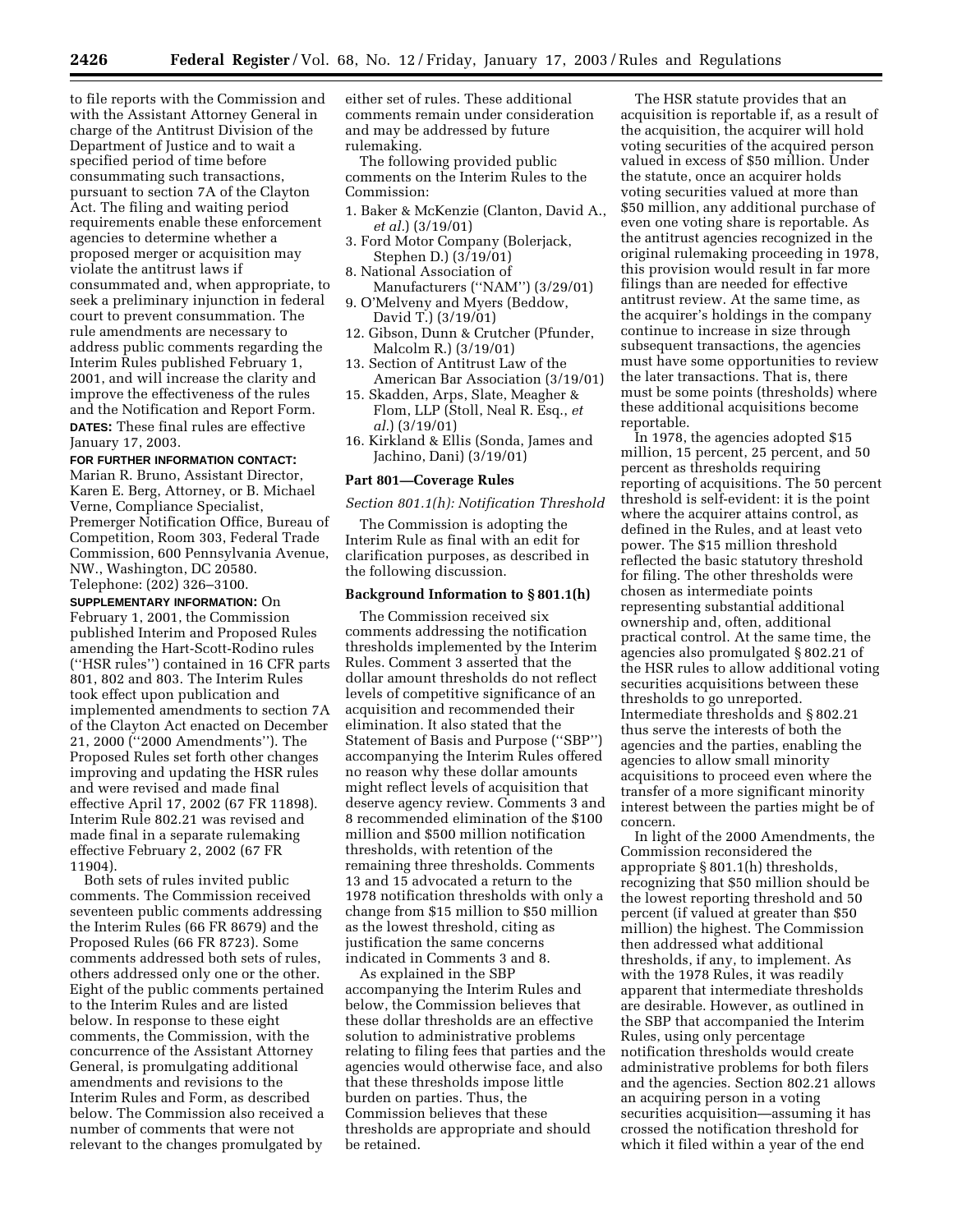of its waiting period—five years to acquire up to the next notification threshold, without another filing obligation. Thus, under § 802.21, an acquiring person could file, indicate the 25 percent threshold, and as long as it crossed that threshold no more than a year after the end of its waiting period, take up to five years to acquire up to 49.9 percent<sup>1</sup> of the same issuer's voting stock without refiling, possibly crossing another post-February 1, 2001 filing fee threshold in the process.

The HSR Act, as amended, requires that an acquiring person pay a certain fee based on the value of the assets and voting securities it holds as a result of an acquisition. This means that, if the prior thresholds were retained, the acquiring person who filed to acquire 25 percent of an issuer's voting securities and paid the fee that corresponds to the value of 25 percent of those securities, could acquire the 25 percent, and acquire up to an additional 24.9 percent within five years, without filing or paying any additional fee. In this example, when acquiring person A plans to acquire 25 percent in year one, but may acquire up to 49 percent, what fee should it pay? Similarly, if, as several comments suggest, the notification thresholds were \$50 million, 25 percent, and 50 percent, what fee should A pay if filing for the \$50 million threshold where that filing would enable it to buy 24.9 percent, worth well over \$500 million? Should the determination turn on A's intent? How would that intent be ascertained? What if its intent later changes?

The following scenario illustrates how retaining the percentage thresholds would lead to inequitable treatment for similarly situated filers. If a person filed notification at the 25 percent notification threshold to make open market purchases but did not know precisely how many shares above that threshold it intended to acquire, its fee would be based on the value of 25 percent of the issuer's voting stock. If that percentage were valued at \$90 million, the fee paid would be \$45,000, even if ultimately 30 percent, valued at \$108 million, were acquired. On the other hand, if a person filed notification based on an agreement to acquire 30 percent of the same issuer's voting stock, valued at \$108 million, a filing fee of \$125,000 would be required. The substance of the acquisitions is exactly the same, but the structure penalizes the filer that is able to report with greater

specificity the amount of voting securities it will hold.

The approach the Commission is adopting in these Final Rules retains § 802.21 and the concept of allowing subsequent acquisitions without repeated filings up to the next threshold. It adopts thresholds that provide for additional review from time to time as the acquirer obtains a substantially larger investment in the acquired company, while exempting smaller additional acquisitions. It assures that notification of all reportable acquisitions and the Congressionallymandated fee are simultaneously received, without requiring the firms or the agency to examine fine or elusive distinctions in the intent of the acquiring person. A number of informal comments received from affected parties during preparation of the Interim Rules suggested that the approach adopted here would be the most practical and sensible means of providing for intermediate thresholds. While a number of formal comments criticized the dollar thresholds, it is of note that none of them suggested an alternative approach that would also solve the administrative/filing fee questions raised in the SBP to the Interim Rules.

Several of the comments noted that if voting securities already held increase in value to an amount greater than the next dollar notification threshold, even a very small (and presumably insignificant from an antitrust perspective) acquisition of additional shares would trigger a new filing. The Commission carefully considered these comments and it believes, based on its own experience with filings received over the last several fiscal years as well as extensive input from the private bar prior to implementing the new thresholds, that occurrence of such filing scenarios will be rare. Multiple filings would not be required for mergers and consolidations (where 100 percent of the issuer's voting securities are acquired at once), nor for asset acquisitions (where notification thresholds are inapplicable). The only situation in which multiple filings potentially may be required is where an acquiring person makes multiple acquisitions of voting stock of a large issuer and that acquiring person is unable accurately to estimate what the value of its holdings in that issuer ultimately will be. Some filers may prefer in such circumstances to indicate a higher threshold than that which will be exceeded with the initial acquisition and thereby avoid the trouble and expense of preparing another filing. For example, a party making an \$80 million acquisition of a small percentage of an

issuer's stock but contemplating a subsequent acquisition may opt to file for the \$100 million or \$500 million threshold and avoid multiple filings. Another party contemplating an \$80 million acquisition of a small percentage of an issuer's stock but not expecting to make additional acquisitions would likely opt to file for the \$50 million threshold and pay the lowest filing fee.

Comment 16 asserted in addition that the complexity of valuing a transaction to determine which threshold will be crossed creates a significant burden on the parties to the transactions. The acquiring person has always been confronted with accurately determining the value of assets and/or voting securities to be held as a result of an acquisition. This requirement has not changed, although its significance has increased with the creation of a tiered filing fee system based on size of transaction. The comment also noted that while some administrative problems have been solved by using the fee thresholds as filing thresholds, other problems have been created. However, the comment did not outline specific problems other than the multiple filing problem concerning an increase in value of voting securities followed by a small additional purchase—a situation that the agencies believe is both rare and avoidable.

As to the initial reportable transaction itself, where a transaction is determined to be reportable, the acquiring person can make a valuation at the time of filing, using the appropriate methodology specified in the rules, and ''lock in'' the value of assets or voting securities that will be held as a result of the acquisition. This value, as long as it has been determined in good faith, may be relied on for purposes of determining the appropriate filing fee and notification threshold for this acquisition, even if events such as a sharp increase in market price or postclosing adjustments subsequently cause the final acquisition price to exceed a threshold higher than that indicated in the filing. Accordingly, the retention of the multiple dollar thresholds should not impose a substantial additional burden on a significant number of persons filing notification.

Comment 9 asserted that multiple dollar thresholds for asset acquisitions are unnecessary. Notification thresholds are inapplicable to asset acquisitions, and, in order to make that clear, one change is being made to § 801.1(h) of the Interim Rules. The change removes the reference to assets in connection with notification thresholds. The § 801.1(h) notification thresholds, unlike the

<sup>1</sup>For simplicity, decimal percentages are expressed herein in tenths. In reality, by indicating the 25 percent notification threshold, any number of shares representing up to, but not meeting or exceeding 50 percent, could be acquired.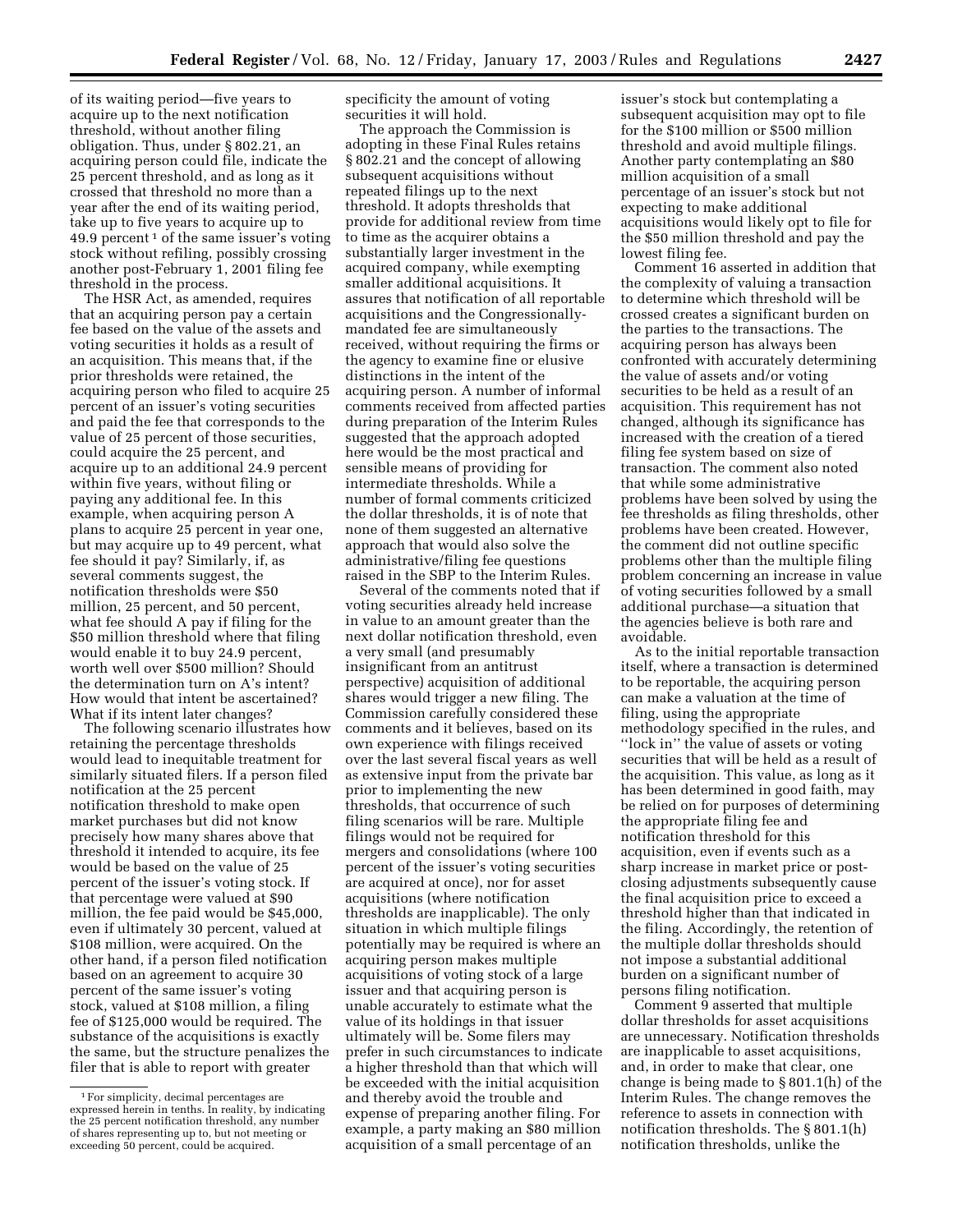statutory filing fee thresholds, exist solely for the purpose of exempting subsequent acquisitions of voting securities that do not result in the acquiring person holding voting securities meeting or exceeding a higher notification threshold than that met or exceeded in a previous acquisition of voting securities, as provided in Rule 802.21.

The mention of ''assets'' in Interim Rule 801.1(h) could cause some confusion in the application of § 802.21 to acquisitions of voting securities when a previous acquisition of both assets and voting securities has been made and reported. Consider the following example: A acquires voting securities of B valued at \$60 million and assets of B valued at \$60 million. A would file indicating the \$50 million notification threshold since it would hold less than \$100 million in B voting securities, but would pay a \$125,000 filing fee because it would hold in excess of \$100 million in voting securities and assets of B as a result of the acquisition. A now wishes to make an additional acquisition of B voting securities. The § 802.21 exemption, which applies only to voting securities, exempts a subsequent acquisition of voting securities only when a prior notification threshold has been exceeded by an earlier acquisition of voting securities and the subsequent acquisition will not cause the acquiring person to meet or exceed a greater notification threshold. Thus, it is incorrect to conclude that A earlier crossed the \$100 million notification threshold; rather, it only crossed the \$50 million notification threshold, and whether it must file a new notification depends on whether the additional acquisition results in A holding \$100 million or more of B's voting securities. The removal of the reference to assets in § 801.1(h) should clarify this point.

The Notification and Report Form is also being amended to note that Item 2(c), requiring the acquiring person to report the notification threshold which is being filed for, is applicable only to acquisitions of voting securities. Filing persons should be aware that the determination of the appropriate filing fee remains unchanged. The filing fee is still calculated based on the total aggregate value of voting securities and assets that will be held as a result of the acquisition. Additionally, the reference to § 801.1(h)(1) in § 801.21 (securities and cash not considered assets when acquired) is removed as it is no longer applicable.

After careful consideration of the options and of the comments regarding notification thresholds, the Commission has determined that the notification

thresholds promulgated by the Interim Rules are appropriate and the Final Rule will be implemented with those thresholds.

## **Part 803—Transmittal Rules**

#### *Section 803.9 Filing Fee*

The Commission received three comments concerning § 803.9. Comment 1 objected to the fact that the filing fee for an acquisition of voting securities of a foreign issuer is based on the entire value of the transaction and may reach \$280,000, despite the fact that the U.S. portion of the transaction may be relatively small and the issuer's U.S. presence may measure only slightly over \$50 million. The comment proposed an amendment to the rule that would limit filing fees for all acquisitions of foreign assets or voting securities to \$45,000 unless more than 50 percent of the transaction's value is attributable to either assets located in the U.S. or to sales in or into the U.S.

Amending § 803.9 in this fashion would be in direct conflict with the language of the 2000 Amendments, which clearly specifies that the filing fee is based on the aggregate total value of voting securities and assets held as a result of the acquisition.

Comment 13 suggested that examples 4 and 5 to the rule would be more appropriately paired with other rules; however, the Commission believes that the examples explain how the appropriate filing fee is determined and sees no need to remove them from this rule.

Comment 8 claimed that the language of the rule is unclear. It contended that nowhere does the rule state that filing persons must pay a filing fee each time a threshold is crossed. It further stated that only by extremely careful reading and parsing of sentences can one conclude that the agencies apparently want the full fees for crossing each threshold. As the comment does not specify what language is confusing or unclear, it is difficult for the Commission to determine what portion of the rule might need clarification. The language of the rule in its current form unambiguously lays out the filing fee requirements, and since no other comment indicated that the rule is unclear, the Final Rule will be implemented without change except as noted in the following paragraph. Two additional examples are added to further illustrate the application of the rule.

Section 803.9 is amended in the following way: 803.9(c) provides that for a reportable transaction in which the acquiring entity has two ultimate parent

entities, both ultimate parent entities are acquiring persons; however, if the responses for both ultimate parent entities would be the same for Items 5 through 8 of the Notification and Report Form, only one filing fee is required in connection with the transaction. The intent of this paragraph was to require only one filing fee for those transactions where the two acquiring persons would have no significant business activities outside of the jointly-controlled acquisition vehicle. Although no comments were received on this point, we have discovered that in some instances such persons may respond differently to Item 6, *i.e.*, the two ultimate parent entities may have different shareholders. To ensure that the intent of this section is implemented, § 803.9(c) is amended to require only that the response to Item 5 be the same for both acquiring persons in order for the transaction to qualify for one filing fee.

It should also be noted that the SBP accompanying the Interim Rules contained a typographical error which omitted the word ''not'' in the last sentence discussing § 803.9. The sentence should have read: ''It is currently Commission practice to refund filing fees only in such instances, but paragraph (e) is added to codify that practice and give notice that acquiring persons will *not* receive partial reimbursement of their fee in the event they overvalue a transaction.''

# *Section 803.20 Requests for Additional Information or Documentary Material*

Comments 12 and 13 correctly pointed out a discrepancy between the SBP and the Interim Rule. The intent was to amend this section to reflect the fact that a second request to an acquired person in a bankruptcy transaction covered by 11 U.S.C. 363(b) does not extend the waiting period. That section of the Bankruptcy Code provides that subsection (e)(2) of Section 7A of the Clayton Act, which deals with how second requests affect the waiting period, shall apply to such bankruptcy transactions in the same manner as subsection (e)(2) applies to a cash tender offer. This was correctly described in the SBP; however, a drafting error in the Interim Rule effected a different result. The Final Rule has been revised to correspond to the intent stated in the SBP. In addition, the example has been revised to more clearly illustrate the application of the rule in the case of a tender offer.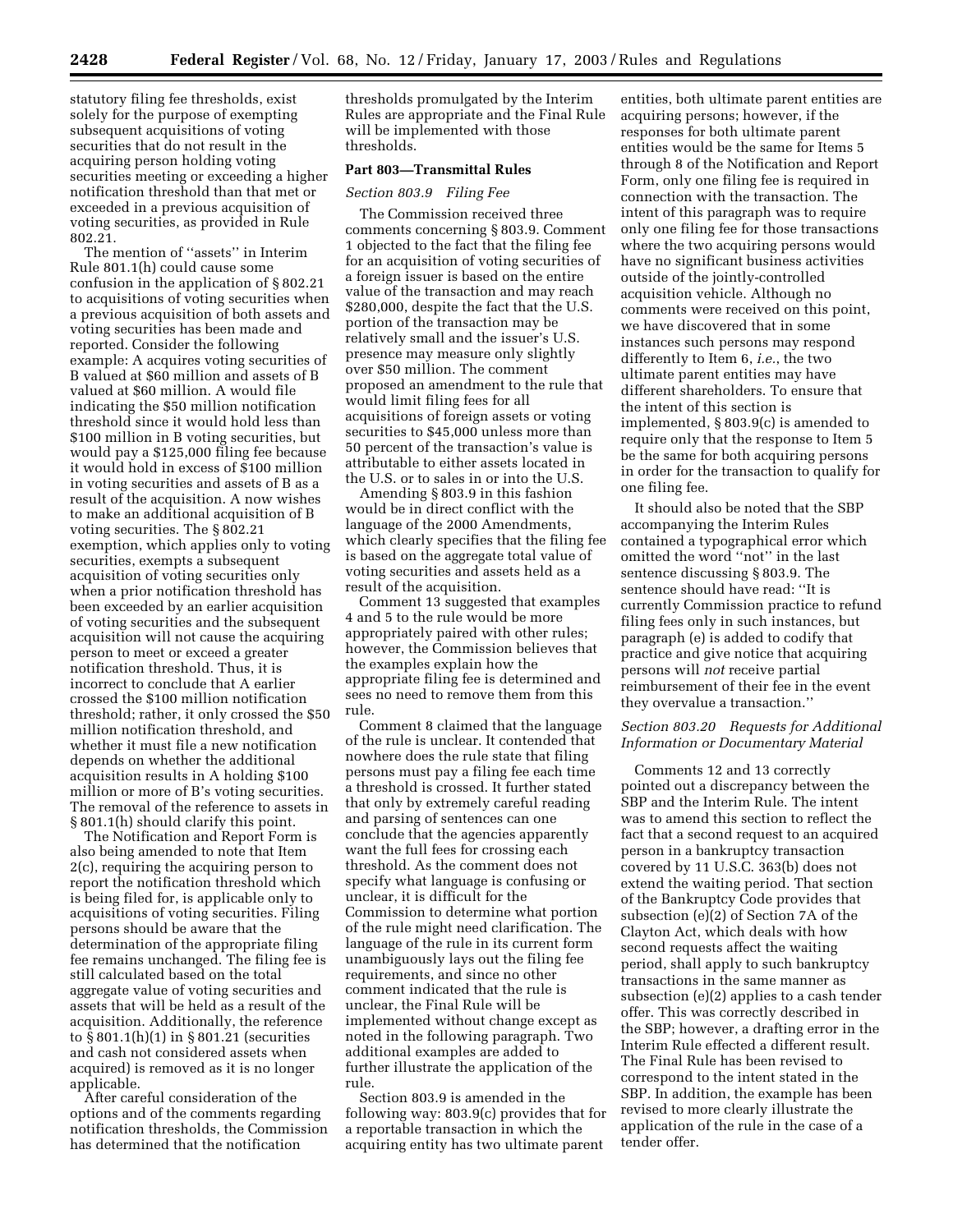# **Part 803—Appendix: Premerger Notification and Report Form**

# *Transactions Subject to Foreign Antitrust Reporting Requirements*

The Form was amended by the Interim Rules to include a space for reporting persons to indicate whether the filing is subject to foreign antitrust reporting requirements and requests the voluntary submission of the name(s) of any foreign antitrust or competition authority that, based upon the knowledge or belief of the filing person at the time of the filing, has been or will be notified of the proposed transaction and the date or anticipated date of such notification.

Three comments were received regarding this change. Comment 3 stated that the determination of the countries requiring a premerger report is a substantial burden, frequently completed after HSR filings are made. It further argued that the list would be unnecessary in the great majority of filings, which do not receive more substantive review. Comment 8 argued that the listing is unnecessary, and will likely be incomplete, since the exact identity of countries to be notified is not always known at the time of filing.

Comment 13 also indicated that the burden associated with responding to this item may outweigh the probative value to the agencies. It recommended that the voluntary nature of the item be disclosed on the Form so infrequent filers will know without reference to the Instructions that their response is not mandatory. The comment further remarked that despite the fact that a response to the item is voluntary, the risk is raised that the parties may inadvertently err in their reporting, and that the Commission has given no explanation of the steps that a party must undertake to ensure that the voluntary answer is accurate.

The Commission, as it stated in the SBP accompanying the Interim Rules, believes that early notice of multiple jurisdiction filings will allow the agencies to communicate with foreign counterparts only to the extent that statutorily protected information is not disclosed and, where appropriate, to seek consent of the parties to allow more extensive cooperation between or among antitrust authorities in conducting their investigations. This approach could in many instances reduce the burden that would be placed on the parties in providing duplicative responses to multiple jurisdictions.

The Commission recognizes that numerous foreign jurisdictions may be involved, some of which may not have been identified at the time the parties to

a transaction are otherwise prepared to file their notification, and accordingly requests that the filing person voluntarily respond to this item based on its knowledge or belief ''at the time of the filing.'' If a filing person chooses to respond, the obligation to provide accurate information is the same as that for any other item on the Form. If the parties answer to the best of their knowledge at the time of filing, it is highly unlikely that any penalty would result if the response later proves to be inaccurate.

Given the voluntary nature of the item, and the instruction that the person filing respond only based on its knowledge at the time of filing, the Commission believes that the potential benefit to the agencies outweighs what would be a very limited burden to the parties. This item will remain on the Form; however, the word ''voluntary'' in parentheses will be added to the item on the Form itself to ensure that the voluntary nature of the response to this item is clear without reference to the Instructions.

# *Explanation of Amount Paid/Name of Person Responsible for Fair Market Valuation*

The Interim Rules introduced a new item on the Form in which the acquiring person indicates the amount of the fee paid. The acquiring person is further advised that should the fee be based on an amount that differs from the acquisition price, or if the acquisition price is undetermined and may fall within a range that straddles two filing fee thresholds, an explanation of the value reported is required to be submitted with the Form. The explanation should include discussion of adjustments to the acquisition price, a description of any exempt assets and their value, and the valuation method(s) used. In connection with the valuation of the transaction, Item 2(e) was also added, requiring that if the value of the transaction is based in whole or in part on a fair market valuation, the name of the person responsible for that valuation should be provided. The Commission received three comments regarding the attachment of the valuation explanation and the identification of the person responsible for any fair market valuation.

Comment 3 stated that the addition of these items adds additional burden for the parties and asserted that if the agencies have questions about the valuation method, they can always raise them with the reporting person. The comment suggested that there is no need to name the person performing the valuation since an officer of the filing

party certifies the accuracy of all of the information in the filing. Comment 8 also noted that the information regarding the method of valuation can be obtained by calling the contact person listed in Item 1(g) of the Form.

Comment 13 asserted that although the agencies might reasonably request an explanation of the valuation to ensure that the proper filing fees are being paid, it is not clear when such disclosure must be provided and how its requirements can be satisfied. It also noted that it is unclear under what circumstances a transaction value might straddle two filing fee thresholds. For example, the comment noted that it is uncertain whether a person filing for a cash tender offer for a minimum condition (*i.e.*, 662⁄3 percent) should be able to file based upon a valuation for the minimum condition being satisfied, or based on the assumption that 100 percent of the shares will be tendered (presumably valued at a higher filing fee threshold). The comment also observed that if the agencies are looking for a responsible person to hold accountable for any errors in the valuation, they can look to the officer who signed the certification and do not need an additional person to be identified as accountable on the Form itself.

The Commission recognizes that with the new fee schedule the valuation of transactions must be more precise than was required in the past. It does not, however, believe that the new items on the Form impose any significant burden beyond that already required to calculate the value of the transaction. When it is not apparent from the purchase agreement why a lower filing fee threshold is being indicated, the required explanation need not be lengthy or highly detailed, but merely a concise description of how the acquiring person arrived at the value it is reporting on the Form. In most cases, this explanation will quickly resolve any valuation issues staff may have identified and will eliminate the need to contact the parties for any further discussion.

The issues surrounding valuation are, and have always been, complex. How the rules governing valuation should be applied to determine the appropriate filing fee has been the subject of individual informal interpretations and widely attended public question and answer sessions. Additionally, several examples were included in § 803.9 to illustrate commonly encountered scenarios. More examples are added to the final version of this rule to address other situations which have been identified as problematic.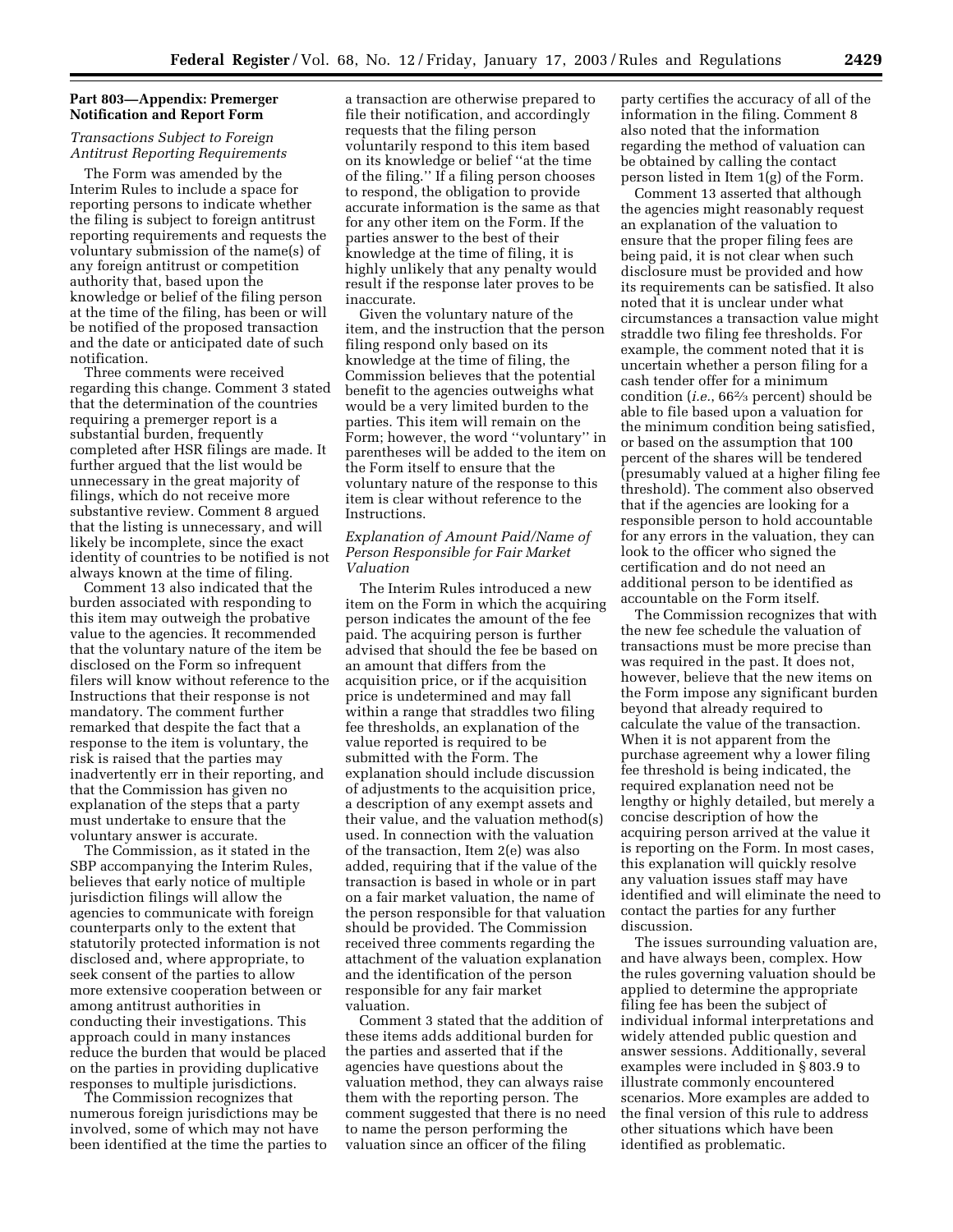To address the specific questions raised by Comment 13, an example of when the value of a transaction may straddle two filing fee thresholds is when the agreed price for an acquisition of non-publicly traded voting securities is \$99 million, subject to post-closing adjustments of up to plus or minus \$2 million. In this situation, if the acquiring person has a reasonable basis for estimating that the adjustments will be minus \$1 million, then the acquisition price is determined and the appropriate filing fee threshold is \$50 million. However, since the potential acquisition price, subject to adjustments, could have exceeded the \$100 million threshold, an explanation of why the lower threshold was indicated should be attached (*see* § 803.9, example 7).

In the case of tender offers, if the offer is for a minimum percentage of the issuer's voting securities, but there is no cap on the offer, the transaction must be valued at the maximum that could be tendered (*i.e.*, 100 percent). If, however, the offer is capped at a fixed amount (*i.e.*, 50 percent plus one share), after which no further shares can be tendered, the value will be that fixed amount, even if the tender offer will be followed by a merger, which will not be reportable under section 7A(c)(3) (*see* § 803.9, example 8).

The requirement to provide the name of an individual responsible for any fair market valuation is not intended to circumvent the contact person identified in Item 1(g) of the Form. It is intended, rather, to ensure that the contact person can quickly and easily locate the appropriate person in the event a question is raised by the agencies concerning the valuation. In the Commission staff's experience, the contact person often is not involved in the detailed compilation of the information on the Form, and may require an extended period of time to determine who within the acquiring person is knowledgeable about the information contained in any particular item. Providing the name of the person responsible for this item will ensure that review of the notification is not unduly delayed by valuation issues.

In summary, the Commission does not believe that any new significant burden has been introduced by the addition of these two items and they will remain on the Form submitted with the Final Rules. The agencies will continue to provide assistance in resolving the complex issues surrounding valuation through informal, and, if appropriate, formal interpretation.

#### *Item 2(c) Notification Threshold*

As noted in the SBP for § 801.1(h), the Notification and Report Form is also being amended to clarify that Item 2(c), requiring the acquiring person to report the notification threshold that is being filed for, is applicable only to acquisitions of voting securities.

#### **Regulatory Flexibility Act**

The Regulatory Flexibility Act, 5 U.S.C. 601–612, requires that the agency conduct an initial and final regulatory analysis of the anticipated economic impact of the proposed amendments on small businesses, except where the agency head certifies that the regulatory action will not have a significant economic impact on a substantial number of small entities. 5 U.S.C. 605.

Because of the size of the transactions necessary to invoke a Hart-Scott-Rodino filing, the premerger notification rules rarely, if ever, affect small businesses. Indeed, the recent amendments to section 7A of the Clayton Act, which these rule amendments implement, were intended to reduce the burden of the premerger notification program by exempting all transactions valued at \$50 million or less. Further, none of the rule amendments expands the coverage of the premerger notification rules in a way that would affect small business. Accordingly, the Commission certifies that these rules will not have a significant economic impact on a substantial number of small entities. This document serves as the required notice of this certification to the Small Business Administration.

### **Paperwork Reduction Act**

The Paperwork Reduction Act of 1995 (''PRA''), 44 U.S.C. 3501–3520, requires agencies to seek and obtain Office of Management and Budget (''OMB'') approval before undertaking a ''collection of information'' directed to ten or more persons. Such collections of information include reporting, recordkeeping, or disclosure requirements contained in regulations. The HSR premerger notification rules and Form contain information collection requirements as defined by the PRA that have been reviewed and approved by OMB (preceding these latest HSR rule amendments)<sup>2</sup> under OMB Control No. 3084–0005. The Final Rules implement amendments to section 7A of the Clayton Act, which reduce the burden of the premerger reporting program by exempting all transactions valued at \$50 million or less. Because the Final Rules do not

affect the information collection requirements of the premerger notification program as implemented by the Interim Rules, they have not been resubmitted to OMB for review. The Supporting Statement that accompanied the Request for OMB Review states that the total burden imposed on the members of the public subject to the requirements of the Act, including the Final Rules, is estimated to be 192,089 hours per year (based on fiscal year 2000 filings). This constitutes an approximate 47 percent reduction from what the burden estimate would be absent the final rules and based on the number of fiscal year 2000 filings.

#### **List of Subjects in 16 CFR Parts 801 and 803**

Antitrust, Reporting and recordkeeping requirements.

Accordingly, for the reasons stated in the preamble, the Federal Trade Commission amends 16 CFR parts 801 and 803 as follows:

# **PART 801—COVERAGE RULES**

1. The authority citation for part 801 continues to read as follows:

**Authority:** 15 U.S.C. 18a(d).

2. Amend § 801.1 by revising paragraph (h) to read as follows:

#### **§ 801.1 Definitions.**

\* \* \* \* \*

(h) *Notification threshold.* The term ''notification threshold'' means:

(1) An aggregate total amount of voting securities of the acquired person valued at greater than \$50 million but less than \$100 million;

(2) An aggregate total amount of voting securities of the acquired person valued at \$100 million or greater but less than \$500 million;

(3) An aggregate total amount of voting securities of the acquired person valued at \$500 million or greater;

(4) Twenty-five percent of the outstanding voting securities of an issuer if valued at greater than \$1 billion; or

(5) Fifty percent of the outstanding voting securities of an issuer if valued at greater than \$50 million.<br>  $\star$   $\quad$   $\star$   $\quad$   $\star$   $\quad$   $\star$   $\quad$ 

3. Amend § 801.21 by revising the introductory text to read as follows:

# **§ 801.21 Securities and cash not considered assets when acquired.**

For purposes of determining the aggregate total amount of assets under Section 7A(a)(2) and § 801.13(b):

\* \* \* \* \*

\* \* \* \* \*

<sup>2</sup>OMB clearance was received on May 14, 2001 and extends through May 31, 2004.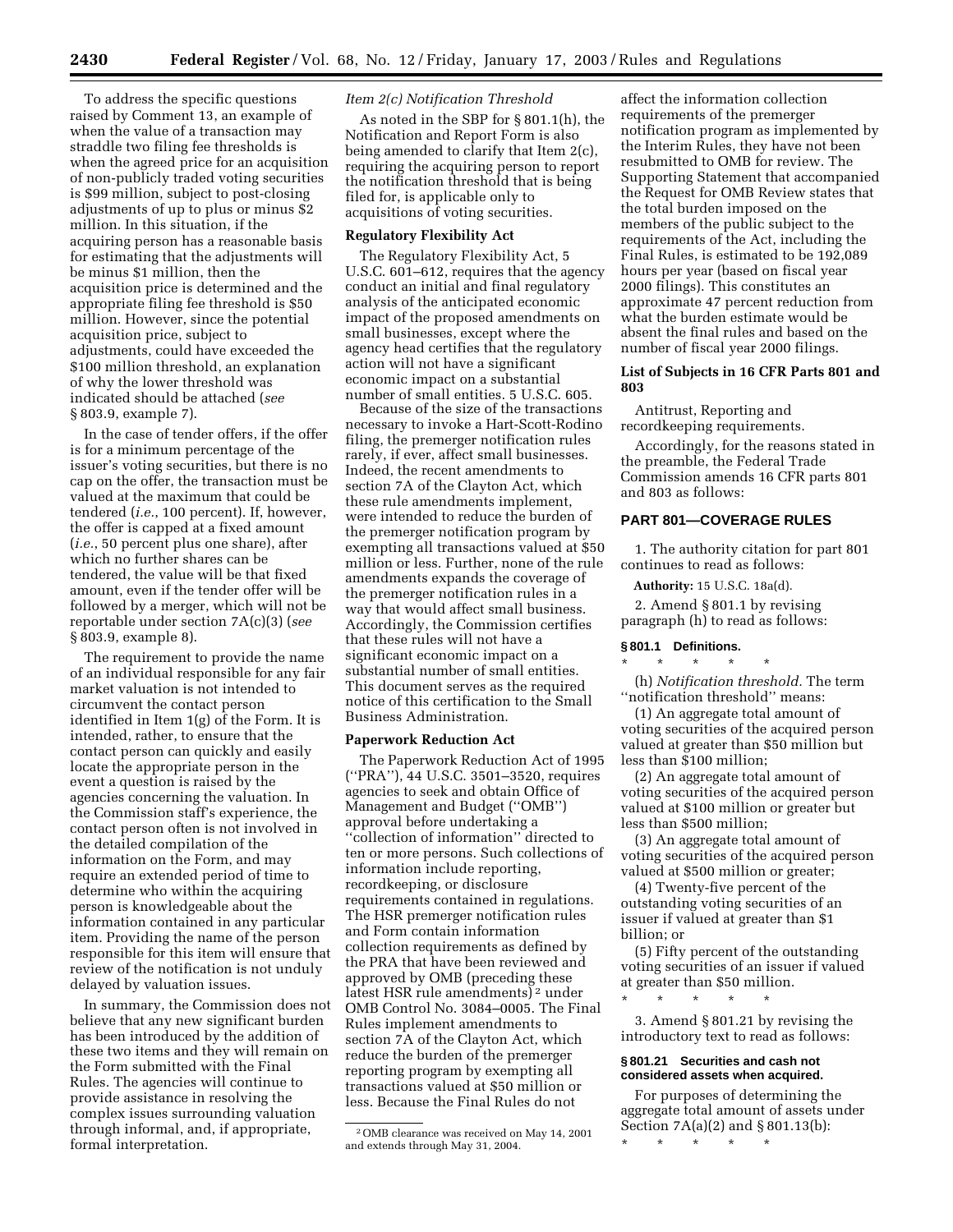#### **PART 803—TRANSMITTAL RULES**

4. The authority citation for part 803 continues to read as follows:

**Authority:** 15 U.S.C. 18a(d).

5. Amend § 803.9 by adding examples 7 and 8 to paragraph (a) and by revising paragraph (c) to read as follows:

#### **§ 803.9 Filing fee.**

\* \* \* \* \* (a) \* \* \* *Examples:* \* \* \* \* \*

7. ''A'' intends to acquire 20 percent of the voting securities of B, a non-publicly traded issuer. The agreed upon acquisition price is \$99 million subject to post-closing adjustments of up to plus or minus \$2 million. ''A'' estimates that the adjustments will be minus \$1 million. In this example, since ''A'' is able in good faith to reasonably estimate the adjustments to the agreed-on price, the acquisition price is deemed to be determined and the appropriate filing fee threshold is \$50 million. Even if the postclosing adjustments cause the final price actually paid to exceed \$100 million, ''A'' would be deemed to hold \$98 million in B voting securities as a result of this acquisition. Note, however, since the potential acquisition price subject to adjustments could have exceeded the \$100 million threshold (*e.g.*, ''straddles two filing fee thresholds''), an explanation of why the lower threshold was indicated should be attached. Also note that any additional acquisition by ''A'' of B voting stock (if the value of the stock currently held by ''A'' is \$100 million or more) will cause ''A'' to cross the \$100 million threshold and another filing and the appropriate fee will be required.

8. ''A'' intends to make a cash tender offer for a minimum of 50 percent plus one share of the voting securities of B, a non-publicly traded issuer, but will accept up to 100 percent of the shares if they are tendered. There are 12 million shares of B voting stock outstanding and the tender offer price is \$10 per share. In this instance, since there is no

cap on the number of shares that can be tendered, the value of the transaction will be the value of 100 percent of B's voting securities, and "A" must pay the \$125,000 fee for the \$100 million filing fee threshold. Note that if the tender offer had been for a maximum of 50 percent plus one share the value of the transaction would be \$60 million, and the appropriate fee would be \$45,000, based on the \$50 million filing fee threshold. This would be true even if the tender offer were to be followed by a merger which would be exempt under Section 7A(c)(3),

\* \* \* \* \*

\* \* \* \* \*

(c) For a reportable transaction in which the acquiring entity has two ultimate parent entities, both ultimate parent entities are acquiring persons; however, if the responses for both ultimate parent entities would be the same for item 5 of the Notification and Report Form, only one filing fee is required in connection with the transaction.

6. Amend § 803.20 by revising paragraph (c) and the example thereto, to read as follows:

# **§ 803.20 Requests for additional information or documentary material.**

\* \* \* \* \* (c) *Waiting period extended.* (1) During the time period when a request for additional information or documentary material remains outstanding to any person other than either:

(i) In the case of a tender offer, the person whose voting securities are sought to be acquired by the tender offeror (or any officer, director, partner, agent or employee thereof), or

(ii) In the case of an acquisition covered by 11 U.S.C. 363(b), the acquired person, the waiting period shall remain in effect, even though the waiting period would have expired (see § 803.10(b)) if no such request had been made.

(2) A request for additional information or documentary material to any person other than either:

(i) In the case of a tender offer, the person whose voting securities are being acquired pursuant to the tender offer (or any officer, director, partner, agent or employee thereof), or

(ii) In the case of an acquisition covered by 11 U.S.C. 363(b), the acquired person, shall in every instance extend the waiting period for a period of 30 (or, in the case of a cash tender offer or of an acquisition covered by 11 U.S.C. 363(b), 10) calendar days from the date of receipt (as determined under § 803.10) of the additional information or documentary material requested.

*Example:* Acquiring person ''A'' makes a non-cash tender offer for voting securities of corporation ''X'', and files notification. Under § 801.30, the waiting period begins upon filing by "A," and " $X$ " must file within 15 days thereafter (10 days if it were a cash tender offer). Assume that before the end of the waiting period, the Assistant Attorney General issues a request for additional information to ''A'' and ''X.'' Since the transaction is a non-cash tender offer, the waiting period is extended for 30 days (10 days if it were a cash tender offer) beyond the date on which ''A'' responds. Note that under § 803.21, even though the waiting period is not affected by the second request to ''X'' or by ''X'' supplying the requested information, "X" is obliged to respond to the request within a reasonable time. Nevertheless, the Federal Trade Commission and Assistant Attorney General could, notwithstanding the pendency of the request for additional information, terminate the waiting period sua sponte pursuant to § 803.11(c).

\* \* \* \* \*

7. Revise the Appendix to part 803 to read as follows:

**BILLING CODE 6750–01–P**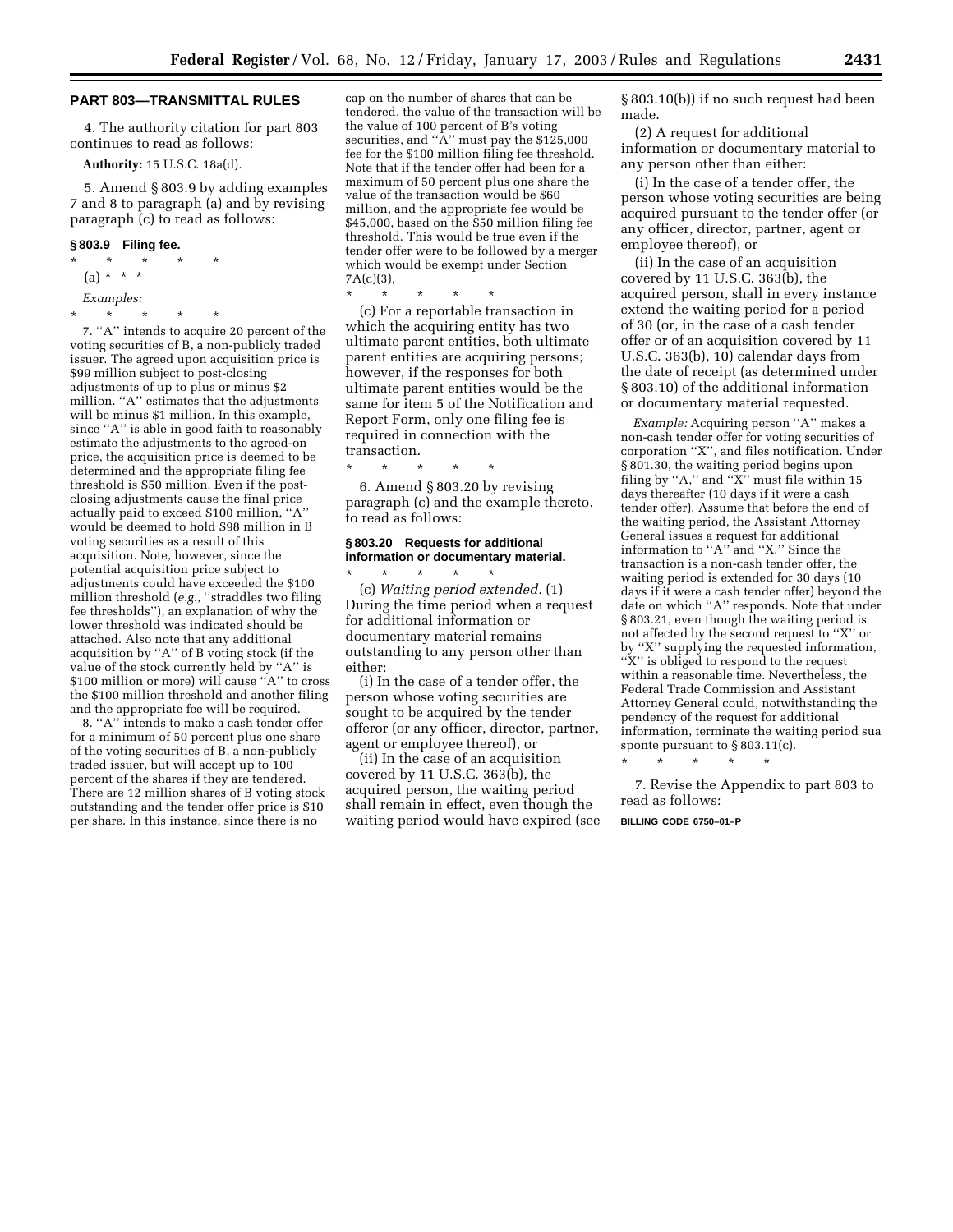eri

| <b>TRANSACTION NUMBER ASSIGNED</b>                                                                                                                                                                                                                                                                                                                                                                                                                                                                                                                                                                                                                                                                                                                                                                                                                                                                                                                                                                                                                                                                                  |                                                                                                                                                                                                                                                                                                                                                                                                                                                                                                                                                                                                                                                                                                                                                                                                                                                                                                                                                                                 |
|---------------------------------------------------------------------------------------------------------------------------------------------------------------------------------------------------------------------------------------------------------------------------------------------------------------------------------------------------------------------------------------------------------------------------------------------------------------------------------------------------------------------------------------------------------------------------------------------------------------------------------------------------------------------------------------------------------------------------------------------------------------------------------------------------------------------------------------------------------------------------------------------------------------------------------------------------------------------------------------------------------------------------------------------------------------------------------------------------------------------|---------------------------------------------------------------------------------------------------------------------------------------------------------------------------------------------------------------------------------------------------------------------------------------------------------------------------------------------------------------------------------------------------------------------------------------------------------------------------------------------------------------------------------------------------------------------------------------------------------------------------------------------------------------------------------------------------------------------------------------------------------------------------------------------------------------------------------------------------------------------------------------------------------------------------------------------------------------------------------|
| 16 C.F.R. Part 803 - Appendix<br>NOTIFICATION AND REPORT FORM FOR CERTAIN MERGERS AND ACQUISITIONS                                                                                                                                                                                                                                                                                                                                                                                                                                                                                                                                                                                                                                                                                                                                                                                                                                                                                                                                                                                                                  | Approved by OMB<br>3084-0005<br><b>Expires 08/31/02</b>                                                                                                                                                                                                                                                                                                                                                                                                                                                                                                                                                                                                                                                                                                                                                                                                                                                                                                                         |
| THE INFORMATION REQUIRED TO BE SUPPLIED ON THESE ANSWER SHEETS IS SPECIFIED IN THE INSTRUCTIONS                                                                                                                                                                                                                                                                                                                                                                                                                                                                                                                                                                                                                                                                                                                                                                                                                                                                                                                                                                                                                     |                                                                                                                                                                                                                                                                                                                                                                                                                                                                                                                                                                                                                                                                                                                                                                                                                                                                                                                                                                                 |
| Attach the Affidavit required by § 803.5 to this page.                                                                                                                                                                                                                                                                                                                                                                                                                                                                                                                                                                                                                                                                                                                                                                                                                                                                                                                                                                                                                                                              |                                                                                                                                                                                                                                                                                                                                                                                                                                                                                                                                                                                                                                                                                                                                                                                                                                                                                                                                                                                 |
| TAXPAYER IDENTIFICATION NUMBER<br>FEE INFORMATION                                                                                                                                                                                                                                                                                                                                                                                                                                                                                                                                                                                                                                                                                                                                                                                                                                                                                                                                                                                                                                                                   |                                                                                                                                                                                                                                                                                                                                                                                                                                                                                                                                                                                                                                                                                                                                                                                                                                                                                                                                                                                 |
| or SOCIAL SECURITY NUMBER of payer                                                                                                                                                                                                                                                                                                                                                                                                                                                                                                                                                                                                                                                                                                                                                                                                                                                                                                                                                                                                                                                                                  |                                                                                                                                                                                                                                                                                                                                                                                                                                                                                                                                                                                                                                                                                                                                                                                                                                                                                                                                                                                 |
| (acquiring person (and payer if different from acquiring person))<br><b>AMOUNT PAID</b><br>\$.<br>CHECK ATTACHED $\Box$<br>In cases where your filing fee would be higher if                                                                                                                                                                                                                                                                                                                                                                                                                                                                                                                                                                                                                                                                                                                                                                                                                                                                                                                                        | 0<br>MONEY ORDER ATTACHED                                                                                                                                                                                                                                                                                                                                                                                                                                                                                                                                                                                                                                                                                                                                                                                                                                                                                                                                                       |
| 0<br>based on acquisition price or where the acquisition WIRE TRANSFER                                                                                                                                                                                                                                                                                                                                                                                                                                                                                                                                                                                                                                                                                                                                                                                                                                                                                                                                                                                                                                              | CONFIRMATION NO.                                                                                                                                                                                                                                                                                                                                                                                                                                                                                                                                                                                                                                                                                                                                                                                                                                                                                                                                                                |
| FROM: NAME OF INSTITUTION<br>price is undetermined to the extent that it may                                                                                                                                                                                                                                                                                                                                                                                                                                                                                                                                                                                                                                                                                                                                                                                                                                                                                                                                                                                                                                        |                                                                                                                                                                                                                                                                                                                                                                                                                                                                                                                                                                                                                                                                                                                                                                                                                                                                                                                                                                                 |
| straddle a filing fee threshold, attach an explanation<br>of how you determined the appropriate fee                                                                                                                                                                                                                                                                                                                                                                                                                                                                                                                                                                                                                                                                                                                                                                                                                                                                                                                                                                                                                 | NAME OF PAYER (if different from PERSON FILING) _________________________________                                                                                                                                                                                                                                                                                                                                                                                                                                                                                                                                                                                                                                                                                                                                                                                                                                                                                               |
| (acquiring persons only).                                                                                                                                                                                                                                                                                                                                                                                                                                                                                                                                                                                                                                                                                                                                                                                                                                                                                                                                                                                                                                                                                           |                                                                                                                                                                                                                                                                                                                                                                                                                                                                                                                                                                                                                                                                                                                                                                                                                                                                                                                                                                                 |
| <b>Attachment Number</b>                                                                                                                                                                                                                                                                                                                                                                                                                                                                                                                                                                                                                                                                                                                                                                                                                                                                                                                                                                                                                                                                                            |                                                                                                                                                                                                                                                                                                                                                                                                                                                                                                                                                                                                                                                                                                                                                                                                                                                                                                                                                                                 |
| <b>D</b> YES<br>$\square$ NO<br>IS THIS A CORRECTIVE FILING?<br>IS THIS ACQUISITION SUBJECT TO FOREIGN FILING REQUIREMENTS?                                                                                                                                                                                                                                                                                                                                                                                                                                                                                                                                                                                                                                                                                                                                                                                                                                                                                                                                                                                         | <b>D</b> YES<br><b>DNO</b>                                                                                                                                                                                                                                                                                                                                                                                                                                                                                                                                                                                                                                                                                                                                                                                                                                                                                                                                                      |
| If YES, list jurisdictions: (voluntary)<br>the contract of the contract of the contract of the contract of                                                                                                                                                                                                                                                                                                                                                                                                                                                                                                                                                                                                                                                                                                                                                                                                                                                                                                                                                                                                          |                                                                                                                                                                                                                                                                                                                                                                                                                                                                                                                                                                                                                                                                                                                                                                                                                                                                                                                                                                                 |
| IS THIS ACQUISITION A CASH TENDER OFFER? LIYES<br>$\Box$ NO                                                                                                                                                                                                                                                                                                                                                                                                                                                                                                                                                                                                                                                                                                                                                                                                                                                                                                                                                                                                                                                         | <b>BANKRUPTCY?</b><br><b>D</b> YES<br><b>D</b> NO                                                                                                                                                                                                                                                                                                                                                                                                                                                                                                                                                                                                                                                                                                                                                                                                                                                                                                                               |
| DO YOU REQUEST EARLY TERMINATION OF THE WAITING PERIOD? (Grants of early termination are published in the Federal Register AND<br>O YES<br>ONO                                                                                                                                                                                                                                                                                                                                                                                                                                                                                                                                                                                                                                                                                                                                                                                                                                                                                                                                                                      | on the FTC web site www.flc.gov)                                                                                                                                                                                                                                                                                                                                                                                                                                                                                                                                                                                                                                                                                                                                                                                                                                                                                                                                                |
| <b>ITEM 1 - PERSON FILING</b>                                                                                                                                                                                                                                                                                                                                                                                                                                                                                                                                                                                                                                                                                                                                                                                                                                                                                                                                                                                                                                                                                       |                                                                                                                                                                                                                                                                                                                                                                                                                                                                                                                                                                                                                                                                                                                                                                                                                                                                                                                                                                                 |
| 1(a) NAME and                                                                                                                                                                                                                                                                                                                                                                                                                                                                                                                                                                                                                                                                                                                                                                                                                                                                                                                                                                                                                                                                                                       |                                                                                                                                                                                                                                                                                                                                                                                                                                                                                                                                                                                                                                                                                                                                                                                                                                                                                                                                                                                 |
| <b>HEADQUARTERS ADDRESS</b><br>of PERSON FILING                                                                                                                                                                                                                                                                                                                                                                                                                                                                                                                                                                                                                                                                                                                                                                                                                                                                                                                                                                                                                                                                     |                                                                                                                                                                                                                                                                                                                                                                                                                                                                                                                                                                                                                                                                                                                                                                                                                                                                                                                                                                                 |
| 1(b) PERSON FILING NOTIFICATION IS                                                                                                                                                                                                                                                                                                                                                                                                                                                                                                                                                                                                                                                                                                                                                                                                                                                                                                                                                                                                                                                                                  |                                                                                                                                                                                                                                                                                                                                                                                                                                                                                                                                                                                                                                                                                                                                                                                                                                                                                                                                                                                 |
| $\square$ both<br>$\square$ an acquired person<br>$\square$ an acquiring person                                                                                                                                                                                                                                                                                                                                                                                                                                                                                                                                                                                                                                                                                                                                                                                                                                                                                                                                                                                                                                     |                                                                                                                                                                                                                                                                                                                                                                                                                                                                                                                                                                                                                                                                                                                                                                                                                                                                                                                                                                                 |
| 1(c) PUT AN "X" IN THE APPROPRIATE BOX TO DESCRIBE PERSON FILING NOTIFICATION<br>□ Other (Specify):<br>$\Box$ Corporation<br>$\Box$ Partnership                                                                                                                                                                                                                                                                                                                                                                                                                                                                                                                                                                                                                                                                                                                                                                                                                                                                                                                                                                     |                                                                                                                                                                                                                                                                                                                                                                                                                                                                                                                                                                                                                                                                                                                                                                                                                                                                                                                                                                                 |
| 1(d) DATA FURNISHED BY<br>□ fiscal year (specify period) (month/year) to example and the set of the set of the set of the set of the set of the set of the set of the set of the set of the set of the set of the set of the set of the set of the set<br>$\square$ calendar year                                                                                                                                                                                                                                                                                                                                                                                                                                                                                                                                                                                                                                                                                                                                                                                                                                   | (month/year)                                                                                                                                                                                                                                                                                                                                                                                                                                                                                                                                                                                                                                                                                                                                                                                                                                                                                                                                                                    |
| THIS FORM IS REQUIRED BY LAW and must be filed separately by each<br>person which, by reason of a merger, consolidation or acquisition, is subject<br>to §7A of the Clayton Act, 15 U.S.C. §18a, as added by Section 201 of the<br>Hart-Scott-Rodino Antitrust Improvements Act of 1976, Pub. L. No. 94-435,<br>90 Stat. 1390, and rules promulgated thereunder (hereinafter referred to as<br>"the rules" or by section number). The statute and rules are set forth in the<br>Federal Register at 43 FR 33450; the rules may also be found at<br>16 CFR Parts 801-03. Failure to file this Notification and Report Form,<br>and to observe the required waiting period before consummating the<br>acquisition in accordance with the applicable provisions of 15 U.S.C. §18a<br>and the rules, subjects any "person," as defined in the rules, or any<br>individuals responsible for noncompliance, to liability for a penalty of not<br>more than \$11,000 for each day during which such person is in violation of<br>15 U.S.C. §18a.<br>All information and documentary material filed in or with this Form is | confidential. It is exempt from disclosure under the Freedom of Information<br>Act, and may be made public only in an administrative or judicial<br>proceeding, or disclosed to Congress or to a duly authorized committee or<br>subcommittee of Congress.<br>Filing - Complete and return two copies (with one original affidavit and<br>certification and one set of documentary attachments) of this Notification<br>and Report Form to: Premerger Notification Office, Bureau of Competition,<br>Room 303, Federal Trade Commission, 600 Pennsylvania Avenue, N.W.,<br>Washington, D.C. 20580. Three copies (with one set of documentary<br>attachments) should be sent to: Director of Operations and Merger<br>Enforcement, Antitrust Division, Department of Justice, Patrick Henry<br>Building, 601 D Street, N.W., Room #10013, Washington, D.C. 20530. (For<br>FEDEX airbills to the Department of Justice, do not use the 20530 zip code;<br>use zip code $20004$ .) |
| DISCLOSURE NOTICE - Public reporting burden for this report is<br>estimated to vary from 8 to 160 hours per response, with an average of<br>39 hours per response, including time for reviewing instructions,<br>searching existing data sources, gathering and maintaining the data<br>needed, and completing and reviewing the collection of information. Send<br>comments regarding the burden estimate or any other aspect of this<br>report, including suggestions for reducing this burden to:<br>Premerger Notification Office,<br>Office of Information and<br>H-303<br>Regulatory Affairs,<br><b>Federal Trade Commission</b><br>Office of Management and Budget<br>Washington, DC 20580<br>Washington, DC 20503                                                                                                                                                                                                                                                                                                                                                                                           | Under the Paperwork Reduction Act, as amended, an agency may not<br>conduct or sponsor, and a person is not required to respond to, a<br>collection of information unless it displays a currently valid OMB control<br>number. That number is 3084-0005, which also appears in the upper-<br>right-hand corner of the first page of this form.                                                                                                                                                                                                                                                                                                                                                                                                                                                                                                                                                                                                                                  |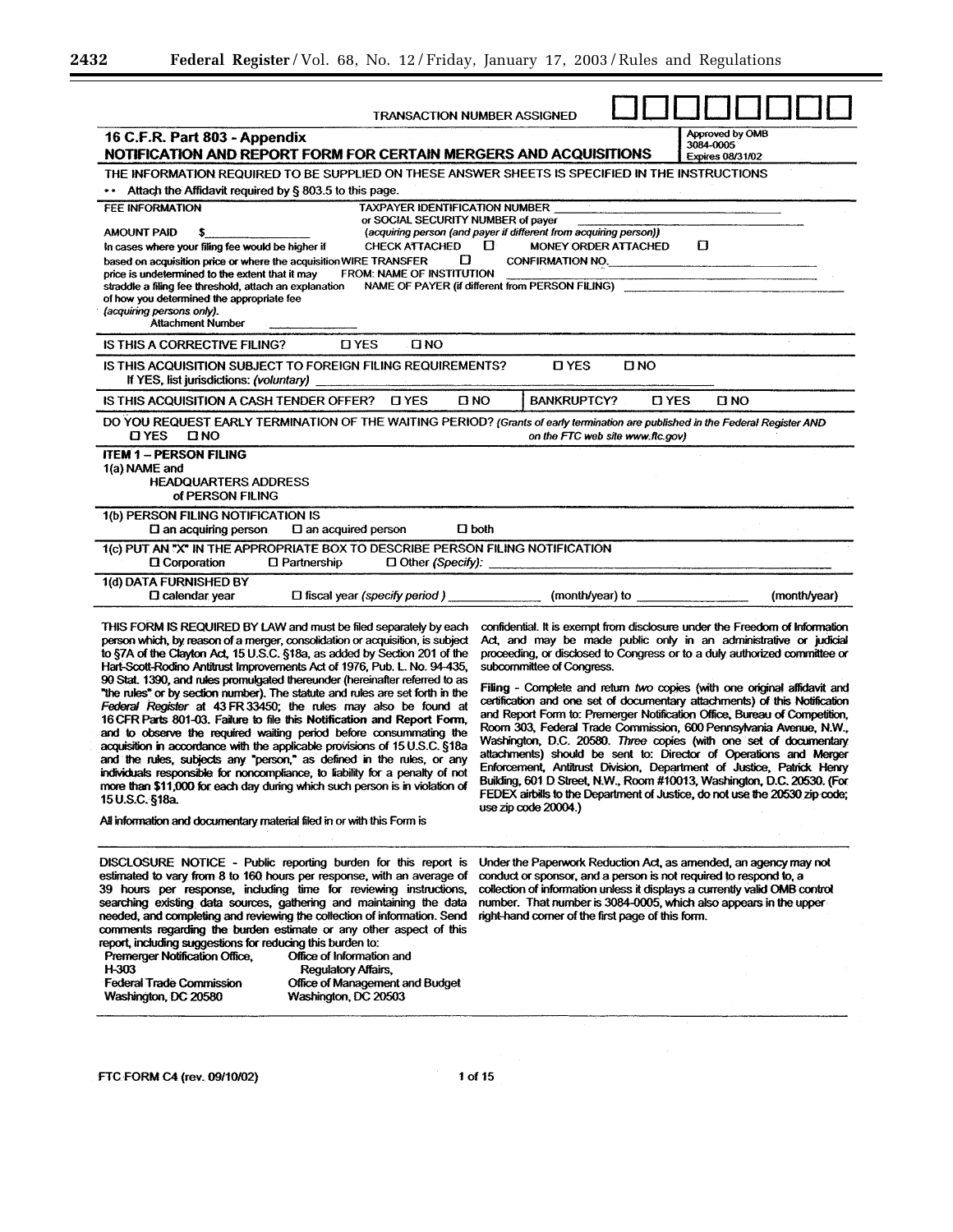۰

| NAME OF PERSON FILING NOTIFICATION                                                                 |                         |                                                                    | <b>DATE</b>                                                                                                                                                                                                            |                                                    |
|----------------------------------------------------------------------------------------------------|-------------------------|--------------------------------------------------------------------|------------------------------------------------------------------------------------------------------------------------------------------------------------------------------------------------------------------------|----------------------------------------------------|
|                                                                                                    |                         |                                                                    | 1(e) PUT AN X IN THE APPROPRIATE BOX AND GIVE THE NAME AND ADDRESS OF ENTITY FILING NOTIFICATION (if other than ultimate parent entity)                                                                                |                                                    |
| $\Box$ NA<br>pursuant to § 803.4.                                                                  |                         | $\square$ This report is being filed on behalf of a foreign person | $\Box$ This report is being filed on behalf of the ultimate parent entity by<br>another entity within the same person authorized by it to file<br>pursuant to § 803.2(a).                                              |                                                    |
| NAME OF ENTITY FILING NOTIFICATION                                                                 |                         |                                                                    | <b>ADDRESS</b>                                                                                                                                                                                                         |                                                    |
|                                                                                                    |                         |                                                                    |                                                                                                                                                                                                                        |                                                    |
|                                                                                                    |                         |                                                                    |                                                                                                                                                                                                                        |                                                    |
|                                                                                                    |                         |                                                                    |                                                                                                                                                                                                                        |                                                    |
| FROM THE ULTIMATE PARENT ENTITY IDENTIFIED IN ITEM 1(a)                                            |                         |                                                                    | 1(1) NAME AND ADDRESS OF ENTITY MAKING ACQUISITION OR WHOSE ASSETS OR VOTING SECURITIES ARE BEING ACQUIRED IF DIFFERENT                                                                                                |                                                    |
|                                                                                                    |                         |                                                                    |                                                                                                                                                                                                                        |                                                    |
| PERCENT OF VOTING SECURITIES HELD BY EACH ENTITY IDENTIFIED IN ITEM 1(a)                           |                         |                                                                    |                                                                                                                                                                                                                        |                                                    |
|                                                                                                    |                         |                                                                    |                                                                                                                                                                                                                        |                                                    |
|                                                                                                    |                         |                                                                    |                                                                                                                                                                                                                        |                                                    |
|                                                                                                    |                         |                                                                    |                                                                                                                                                                                                                        |                                                    |
|                                                                                                    |                         |                                                                    |                                                                                                                                                                                                                        |                                                    |
| 1(g) IDENTIFICATION OF PERSON TO CONTACT REGARDING THIS REPORT                                     |                         |                                                                    |                                                                                                                                                                                                                        |                                                    |
| <b>NAME OF CONTACT PERSON</b><br>TITLE.                                                            |                         |                                                                    |                                                                                                                                                                                                                        |                                                    |
| <b>FIRM NAME</b><br><b>BUSINESS ADDRESS</b>                                                        |                         |                                                                    |                                                                                                                                                                                                                        |                                                    |
| <b>TELEPHONE NUMBER</b><br><b>FAX NUMBER</b><br><b>E-MAIL ADDRESS</b>                              |                         |                                                                    |                                                                                                                                                                                                                        |                                                    |
|                                                                                                    |                         |                                                                    | (h) IDENTIFICATION OF AN INDIVIDUAL LOCATED IN THE UNITED STATES DESIGNATED FOR THE LIMITED PURPOSE OF<br>RECEIVING NOTICE OF ISSUANCE OF A REQUEST FOR ADDITIONAL INFORMATION OR DOCUMENTS. (See § 803.20(b)(2)(iii)) |                                                    |
| NAME OF CONTACT PERSON                                                                             |                         |                                                                    |                                                                                                                                                                                                                        |                                                    |
| TITLE<br><b>FIRM NAME</b>                                                                          |                         |                                                                    |                                                                                                                                                                                                                        |                                                    |
| <b>BUSINESS ADDRESS</b>                                                                            |                         |                                                                    |                                                                                                                                                                                                                        |                                                    |
| <b>TELEPHONE NUMBER</b>                                                                            |                         |                                                                    |                                                                                                                                                                                                                        |                                                    |
| <b>FAX NUMBER</b><br><b>E-MAIL ADDRESS</b>                                                         |                         |                                                                    |                                                                                                                                                                                                                        |                                                    |
| <b>ITEM2</b>                                                                                       |                         |                                                                    |                                                                                                                                                                                                                        |                                                    |
| 2(a) LIST NAMES OF ULTIMATE PARENT ENTITIES OF ALL ACQUIRING PERSONS                               |                         |                                                                    | LIST NAMES OF ULTIMATE PARENT ENTITIES OF ALL ACQUIRED PERSONS                                                                                                                                                         |                                                    |
|                                                                                                    |                         |                                                                    |                                                                                                                                                                                                                        |                                                    |
|                                                                                                    |                         |                                                                    |                                                                                                                                                                                                                        |                                                    |
|                                                                                                    |                         |                                                                    |                                                                                                                                                                                                                        |                                                    |
|                                                                                                    |                         |                                                                    |                                                                                                                                                                                                                        |                                                    |
| 2(b) THIS ACQUISITION IS (put an X in all the boxes that apply)<br>$\Box$ an acquisition of assets |                         |                                                                    | a consolidation (see § 801.2)<br>O                                                                                                                                                                                     |                                                    |
| a merger (see $§$ 801.2)<br>ப                                                                      |                         |                                                                    | an acquisition of voting securities<br>П                                                                                                                                                                               |                                                    |
| an acquisition subject to $\S 801.2(e)$<br>O                                                       |                         |                                                                    | a secondary acquisition<br>O                                                                                                                                                                                           |                                                    |
| a formation of a joint venture of other corporation (see § 801.40)<br>u.                           |                         |                                                                    | O<br>an acquisition subject to § 801.31                                                                                                                                                                                |                                                    |
| an acquisition subject to § 801.30 (specify type).<br>U<br>other (specify)<br>O.                   |                         |                                                                    |                                                                                                                                                                                                                        |                                                    |
|                                                                                                    |                         |                                                                    | 2(c) INDICATE THE HIGHEST NOTIFICATION THRESHOLD IN § 801.1(h) FOR WHICH THIS FORM IS BEING FILED (acquiring person only in an                                                                                         |                                                    |
| $\square$ \$50 million                                                                             | $\square$ \$100 million | $\square$ \$500 million                                            | $\square$ 25% (see Instructions)                                                                                                                                                                                       | acquisition of voting securities)<br>$\square$ 50% |
| 2(d)(i) VALUE OF VOTING SECURITIES TO BE                                                           |                         | (ii) PERCENTAGE OF                                                 | (iii) VALUE OF ASSETS TO BE HELD                                                                                                                                                                                       | (iv) AGGREGATE TOTAL                               |
| HELD AS A RESULT OF THE ACQUISITION                                                                |                         | <b>VOTING SECURITIES</b>                                           | AS A RESULT OF THE ACQUISITION                                                                                                                                                                                         | VALUE                                              |
| \$                                                                                                 |                         | %                                                                  | \$                                                                                                                                                                                                                     | \$                                                 |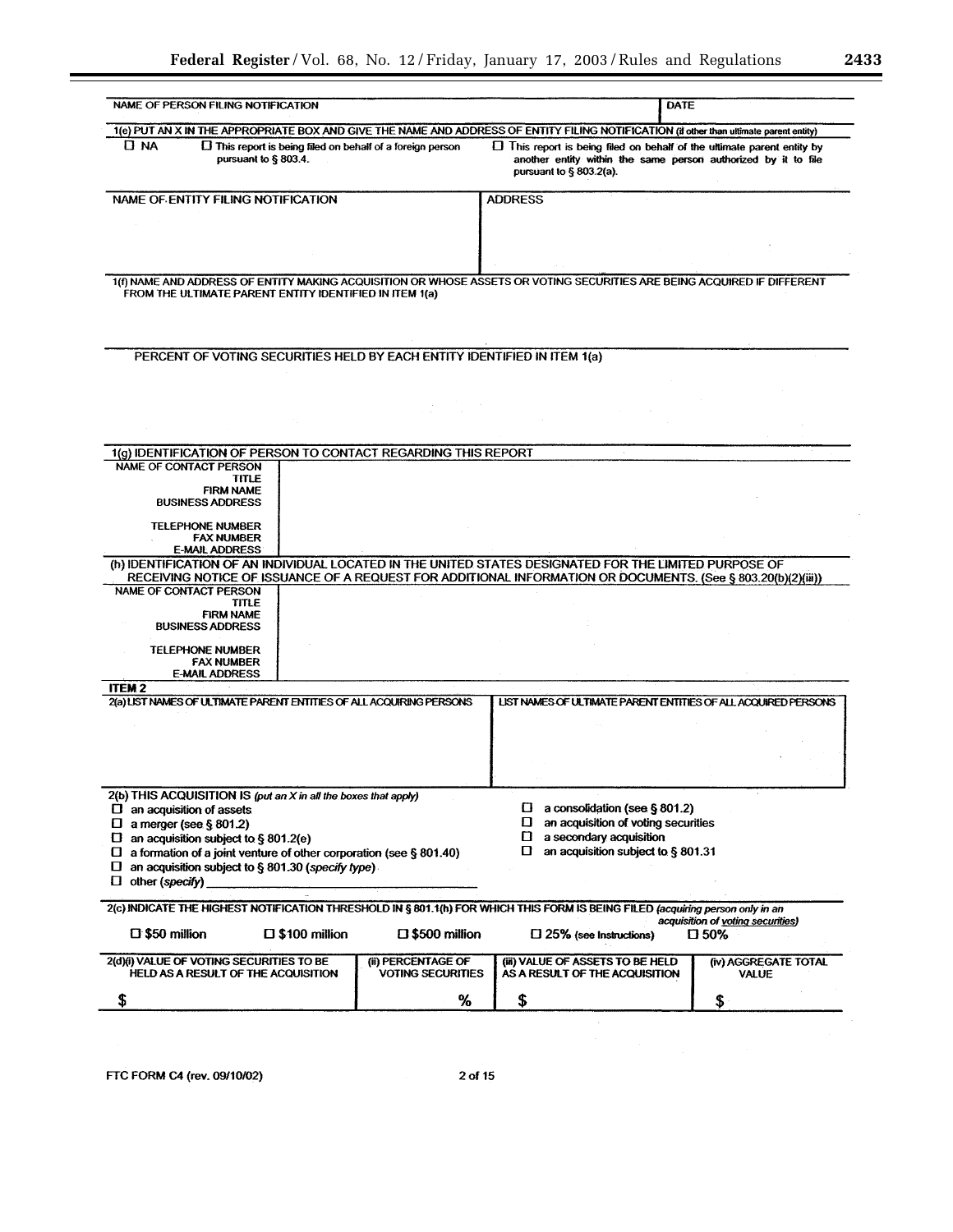| NAME OF PERSON FILING NOTIFICATION | DATE |
|------------------------------------|------|
|                                    |      |
|                                    |      |

2(e) If aggregate total value in 2(d)(iv) is based in whole or in part on a fair market valuation pursuant to § 801.10(c)(3), identify the person or persons responsible for making the valuation (acquiring persons only).

**ITEM 3** 3(a) DESCRIPTION OF ACQUISITION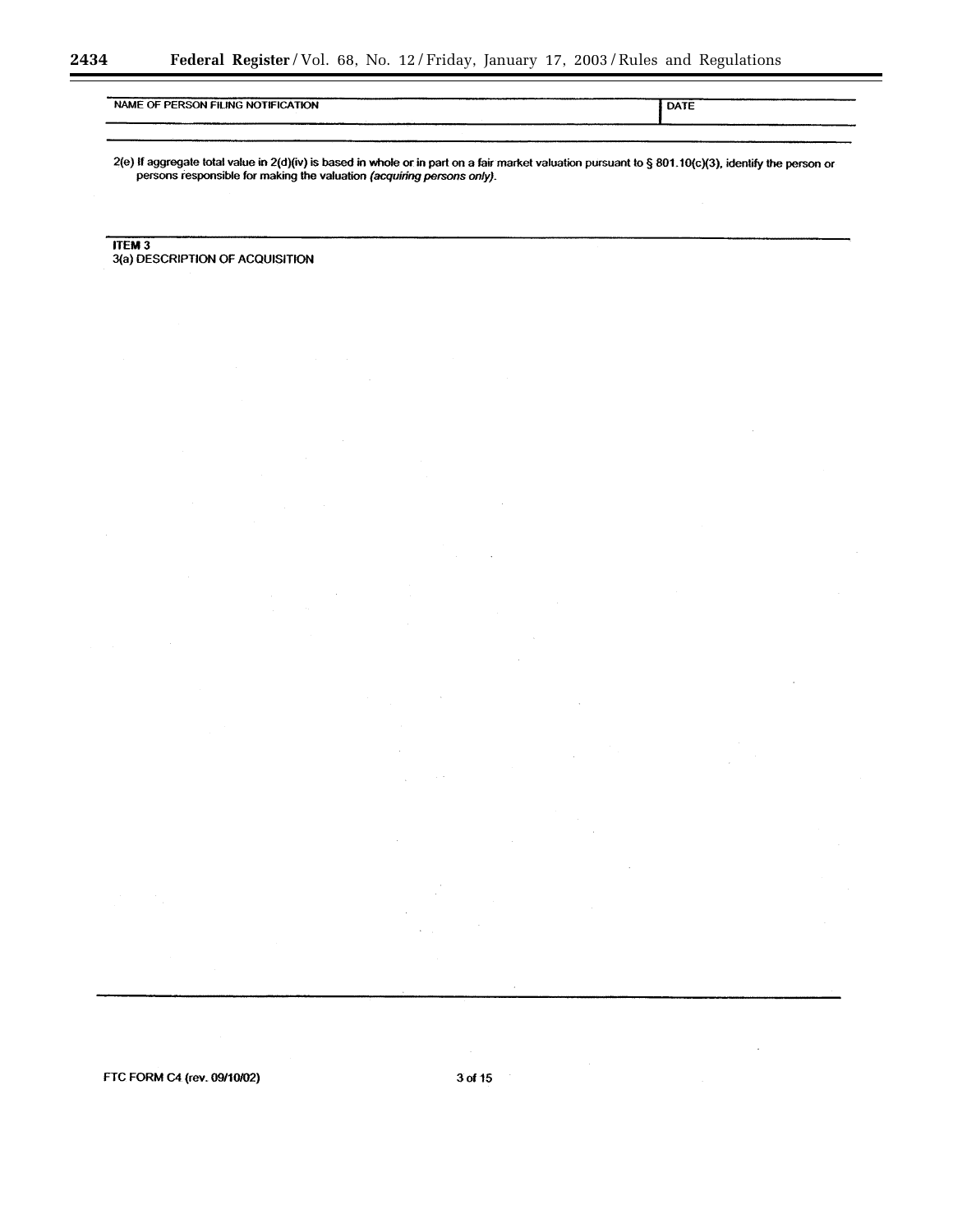— —  $\overline{\phantom{0}}$ 

 $\overline{\phantom{0}}$ 

| NAME OF PERSON FILING NOTIFICATION                                          | <b>DATE</b> |
|-----------------------------------------------------------------------------|-------------|
|                                                                             |             |
| 3(b)(i) ASSETS TO BE ACQUIRED (to be completed only for asset acquisitions) |             |
|                                                                             |             |
|                                                                             |             |
|                                                                             |             |
|                                                                             |             |
|                                                                             |             |
|                                                                             |             |
|                                                                             |             |
|                                                                             |             |
|                                                                             |             |
| 3(b)(ii) ASSETS HELD BY ACQUIRING PERSON                                    |             |
|                                                                             |             |
|                                                                             |             |
|                                                                             |             |
|                                                                             |             |
|                                                                             |             |
|                                                                             |             |
|                                                                             |             |
|                                                                             |             |
|                                                                             |             |
|                                                                             |             |
|                                                                             |             |
| 3(c)(ii) TOTAL NUMBER OF SHARES OF EACH CLASS OF SECURITY:                  |             |
|                                                                             |             |
|                                                                             |             |
|                                                                             |             |
|                                                                             |             |
|                                                                             |             |
| 3(c)(iii) TOTAL NUMBER OF SHARES OF EACH CLASS OF SECURITY BEING ACQUIRED:  |             |
|                                                                             |             |
|                                                                             |             |
|                                                                             |             |
|                                                                             |             |
|                                                                             |             |
|                                                                             |             |
| $\sim$                                                                      |             |
|                                                                             |             |
|                                                                             |             |
| FTC FORM C4 (rev. 09/10/02)<br>4 of 15                                      |             |
|                                                                             |             |
|                                                                             |             |
|                                                                             |             |
|                                                                             |             |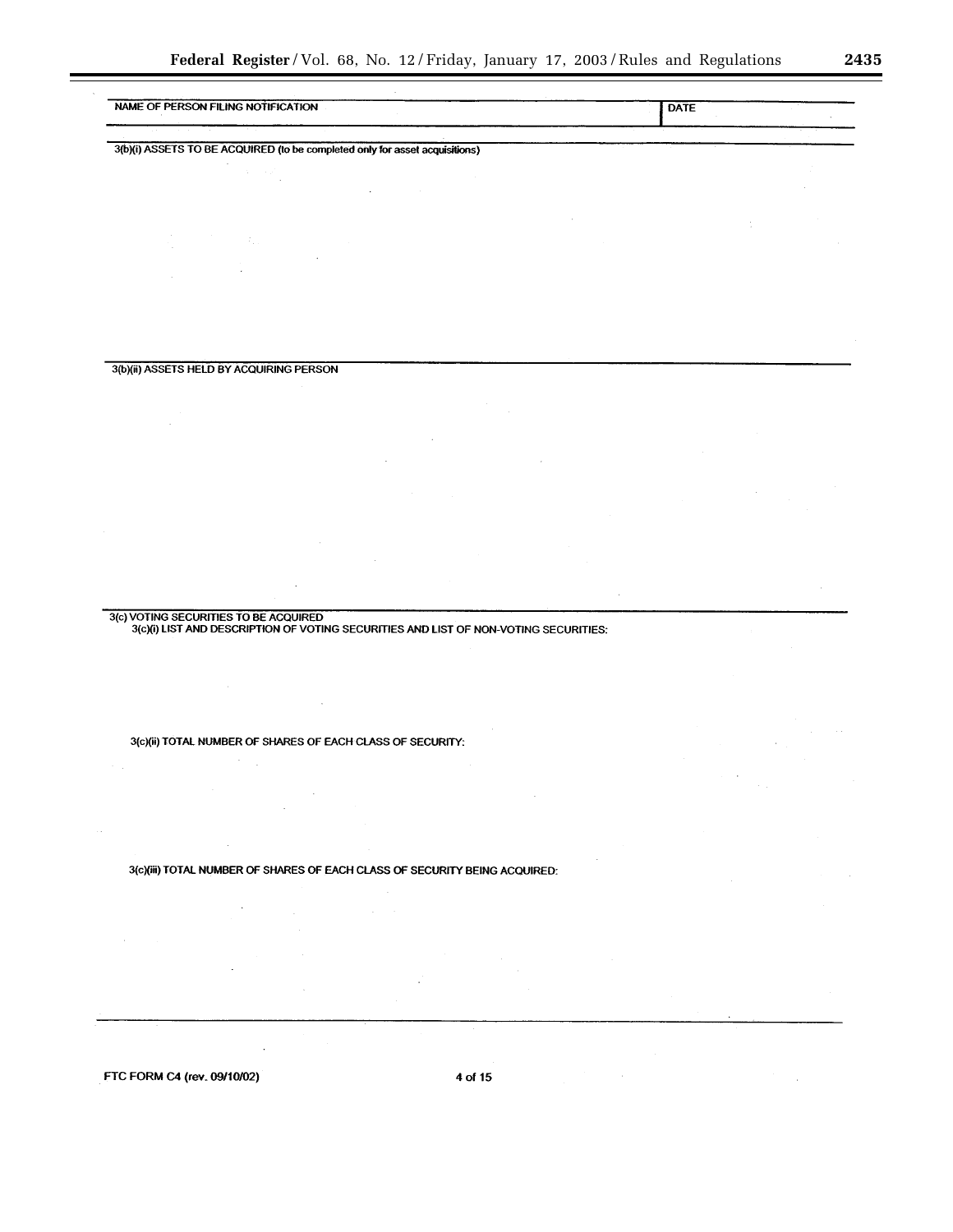| NAME OF PERSON FILING NOTIFICATION | <b>DATE</b> |
|------------------------------------|-------------|
|                                    |             |
|                                    |             |

3(c)(iv) IDENTITY OF PERSONS ACQUIRING SECURITIES:

3(c)(v) DOLLAR VALUE OF SECURITIES IN EACH CLASS BEING ACQUIRED:

3(c)(vi) TOTAL NUMBER OF EACH CLASS OF SECURITIES TO BE HELD AS A RESULT OF THE ACQUISITION:

3(d) SUBMIT A COPY OF THE MOST RECENT VERSION OF CONTRACT OR AGREEMENT (or letter of intent to merge or acquire)

DO NOT ATTACH THIS DOCUMENT TO THIS PAGE

ATTACHMENT OR REFERENCE NUMBER OF CONTRACT OR AGREEMENT

FTC FORM C4 (rev. 09/10/02)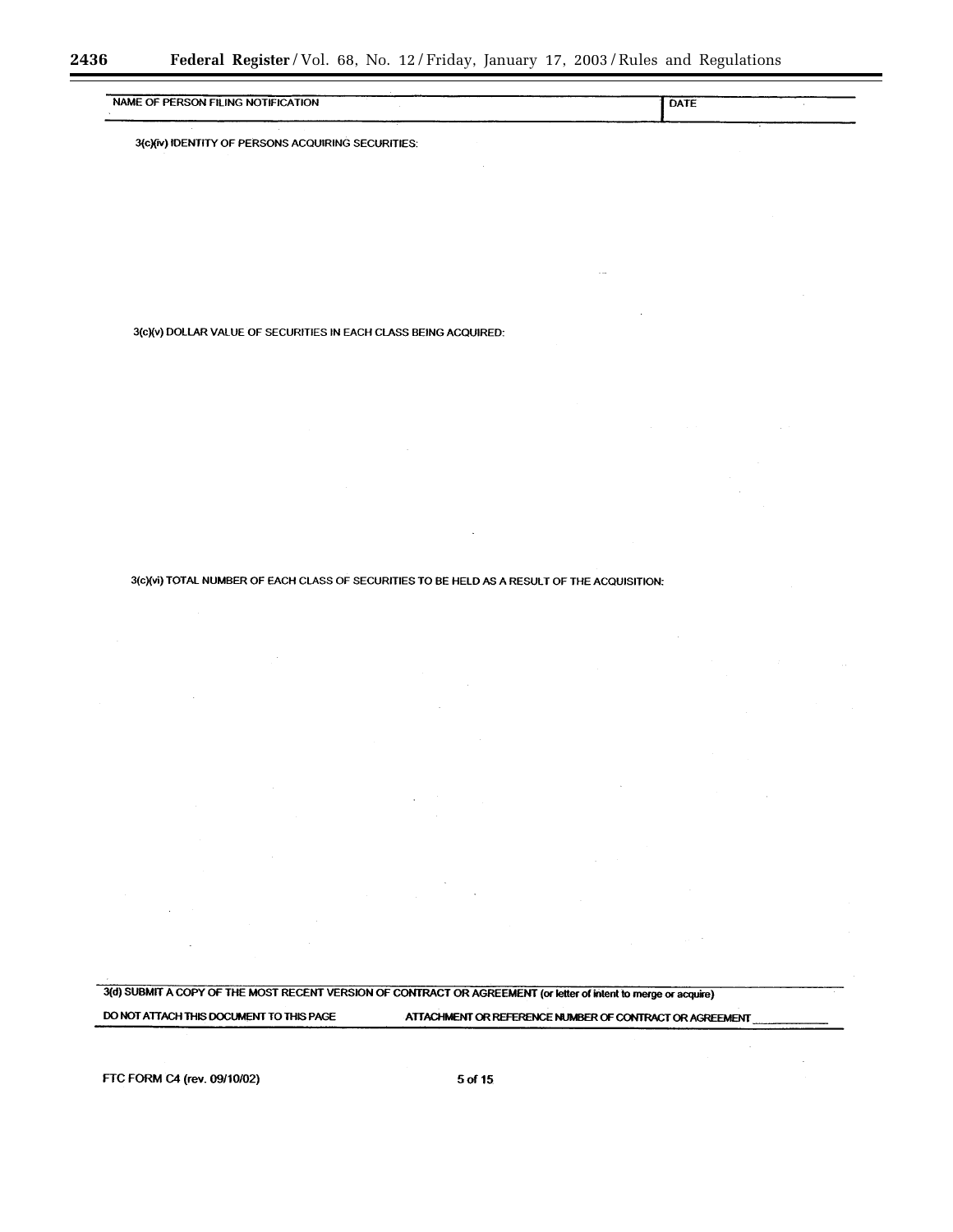| NAME OF PERSON FILING NOTIFICATION |                                              |                                                                                       | <b>DATE</b>                                                                                                            |
|------------------------------------|----------------------------------------------|---------------------------------------------------------------------------------------|------------------------------------------------------------------------------------------------------------------------|
|                                    |                                              |                                                                                       |                                                                                                                        |
|                                    |                                              | (See Item by Item instructions). THESE DOCUMENTS SHOULD NOT BE ATTACHED TO THIS PAGE. | ITEM 4 PERSONS FILING NOTIFICATION MAY PROVIDE BELOW AN OPTIONAL INDEX OF DOCUMENTS REQUIRED TO BE SUBMITTED BY ITEM 4 |
|                                    |                                              | 4(a) DOCUMENTS FILED WITH THE UNITED STATES SECURITIES AND EXCHANGE COMMISSION        | ATTACHMENT OR REFERENCE NUMBER                                                                                         |
|                                    |                                              |                                                                                       |                                                                                                                        |
|                                    |                                              |                                                                                       |                                                                                                                        |
|                                    |                                              |                                                                                       |                                                                                                                        |
|                                    |                                              |                                                                                       |                                                                                                                        |
|                                    |                                              |                                                                                       |                                                                                                                        |
|                                    |                                              |                                                                                       |                                                                                                                        |
|                                    |                                              |                                                                                       |                                                                                                                        |
|                                    |                                              | 4(b) ANNUAL REPORTS, ANNUAL AUDIT REPORTS, AND REGULARLY PREPARED BALANCE SHEETS      | ATTACHMENT OR REFERENCE NUMBER                                                                                         |
|                                    |                                              |                                                                                       |                                                                                                                        |
|                                    |                                              |                                                                                       |                                                                                                                        |
|                                    |                                              |                                                                                       |                                                                                                                        |
|                                    |                                              |                                                                                       |                                                                                                                        |
|                                    |                                              |                                                                                       |                                                                                                                        |
|                                    |                                              |                                                                                       |                                                                                                                        |
|                                    |                                              |                                                                                       |                                                                                                                        |
|                                    | 4(c) STUDIES, SURVEYS, ANALYSES, AND REPORTS |                                                                                       | <b>ATTACHMENT OR REFERENCE NUMBER</b>                                                                                  |
|                                    |                                              |                                                                                       |                                                                                                                        |
|                                    |                                              |                                                                                       |                                                                                                                        |
|                                    |                                              |                                                                                       |                                                                                                                        |
|                                    |                                              |                                                                                       |                                                                                                                        |
|                                    |                                              |                                                                                       |                                                                                                                        |
|                                    |                                              |                                                                                       |                                                                                                                        |
|                                    |                                              |                                                                                       |                                                                                                                        |
|                                    |                                              |                                                                                       |                                                                                                                        |
|                                    |                                              |                                                                                       |                                                                                                                        |
|                                    |                                              |                                                                                       |                                                                                                                        |
|                                    |                                              |                                                                                       |                                                                                                                        |
|                                    |                                              |                                                                                       |                                                                                                                        |
|                                    |                                              |                                                                                       |                                                                                                                        |
| FTC FORM C4 (rev. 09/10/02)        |                                              | 6 of 15                                                                               |                                                                                                                        |
|                                    |                                              |                                                                                       |                                                                                                                        |
|                                    |                                              |                                                                                       |                                                                                                                        |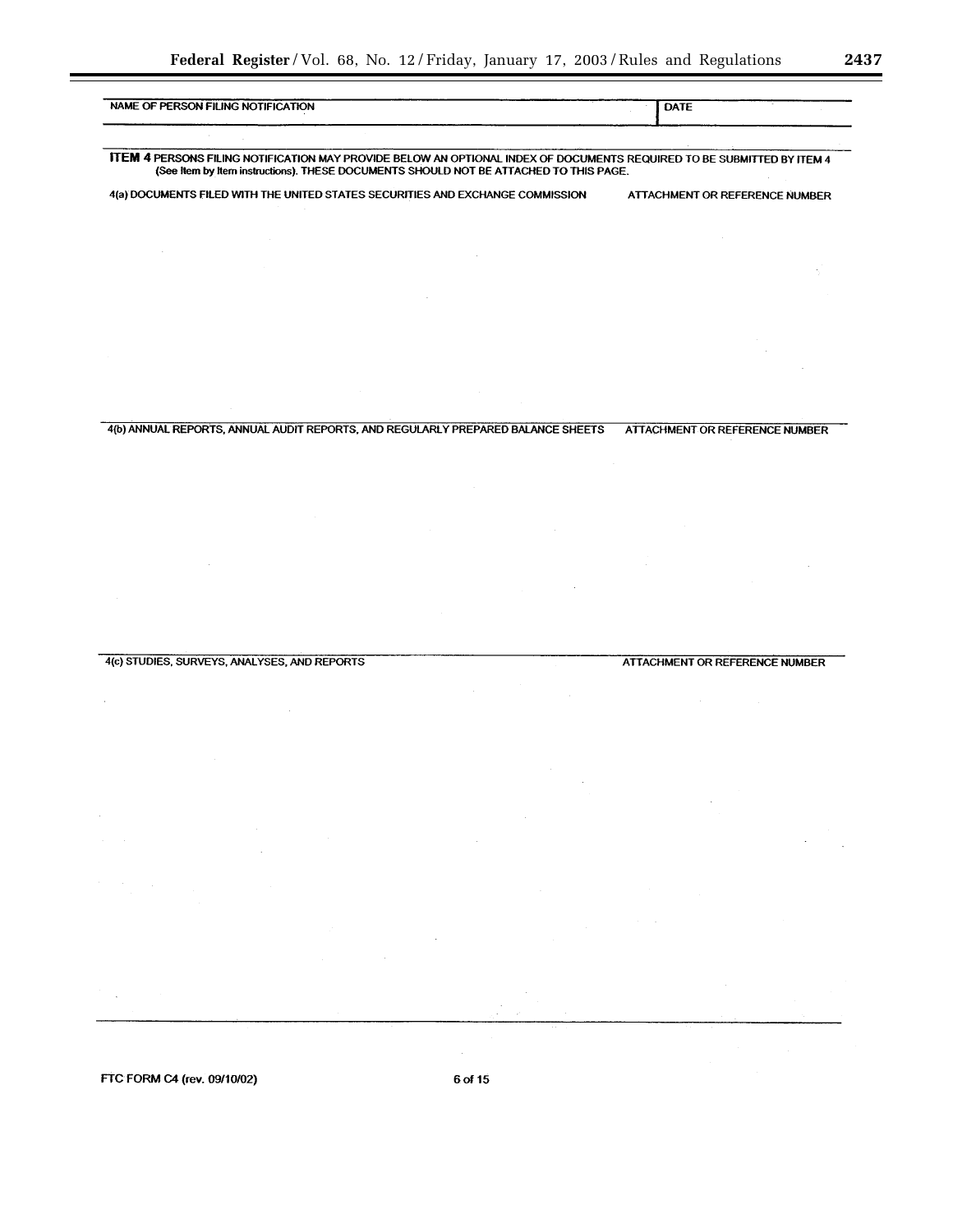۳

| NAME OF PERSON FILING NOTIFICATION |                                                                                                                                                                                                                                                                                                                                                                                                                                                                                                                                                                                                                | DATE                                 |
|------------------------------------|----------------------------------------------------------------------------------------------------------------------------------------------------------------------------------------------------------------------------------------------------------------------------------------------------------------------------------------------------------------------------------------------------------------------------------------------------------------------------------------------------------------------------------------------------------------------------------------------------------------|--------------------------------------|
|                                    | ITEM 5 (See "References" listed in the General Instructions to the Form. Refer to the North American Industry Classification<br>System-United States, 1997 (1997 NAICS Manual) for the 6-digit (NAICS) industry codes. Refer to the 1997 Numerical List of<br>Manufactured and Mineral Products (EC97M31R-NL) for the 7-digit product class codes and the 10-digit product codes. Report<br>revenues for the 7-digit product class codes and 10-digit product codes using the codes in the columns labeled "Product code."<br>For further information on NAICS-based codes visit the www.census.gov web site.) |                                      |
| 5(a) DOLLAR REVENUES BY INDUSTRY   |                                                                                                                                                                                                                                                                                                                                                                                                                                                                                                                                                                                                                |                                      |
| 6-DIGIT<br><b>INDUSTRY CODE</b>    | <b>DESCRIPTION</b>                                                                                                                                                                                                                                                                                                                                                                                                                                                                                                                                                                                             | 1997 TOTAL<br><b>DOLLAR REVENUES</b> |
|                                    |                                                                                                                                                                                                                                                                                                                                                                                                                                                                                                                                                                                                                |                                      |
|                                    |                                                                                                                                                                                                                                                                                                                                                                                                                                                                                                                                                                                                                |                                      |
|                                    |                                                                                                                                                                                                                                                                                                                                                                                                                                                                                                                                                                                                                |                                      |
|                                    |                                                                                                                                                                                                                                                                                                                                                                                                                                                                                                                                                                                                                |                                      |
|                                    |                                                                                                                                                                                                                                                                                                                                                                                                                                                                                                                                                                                                                |                                      |
|                                    |                                                                                                                                                                                                                                                                                                                                                                                                                                                                                                                                                                                                                |                                      |
|                                    |                                                                                                                                                                                                                                                                                                                                                                                                                                                                                                                                                                                                                |                                      |
|                                    |                                                                                                                                                                                                                                                                                                                                                                                                                                                                                                                                                                                                                |                                      |

FTC FORM C4 (rev. 09/10/02)

7 of 15

 $\bar{z}$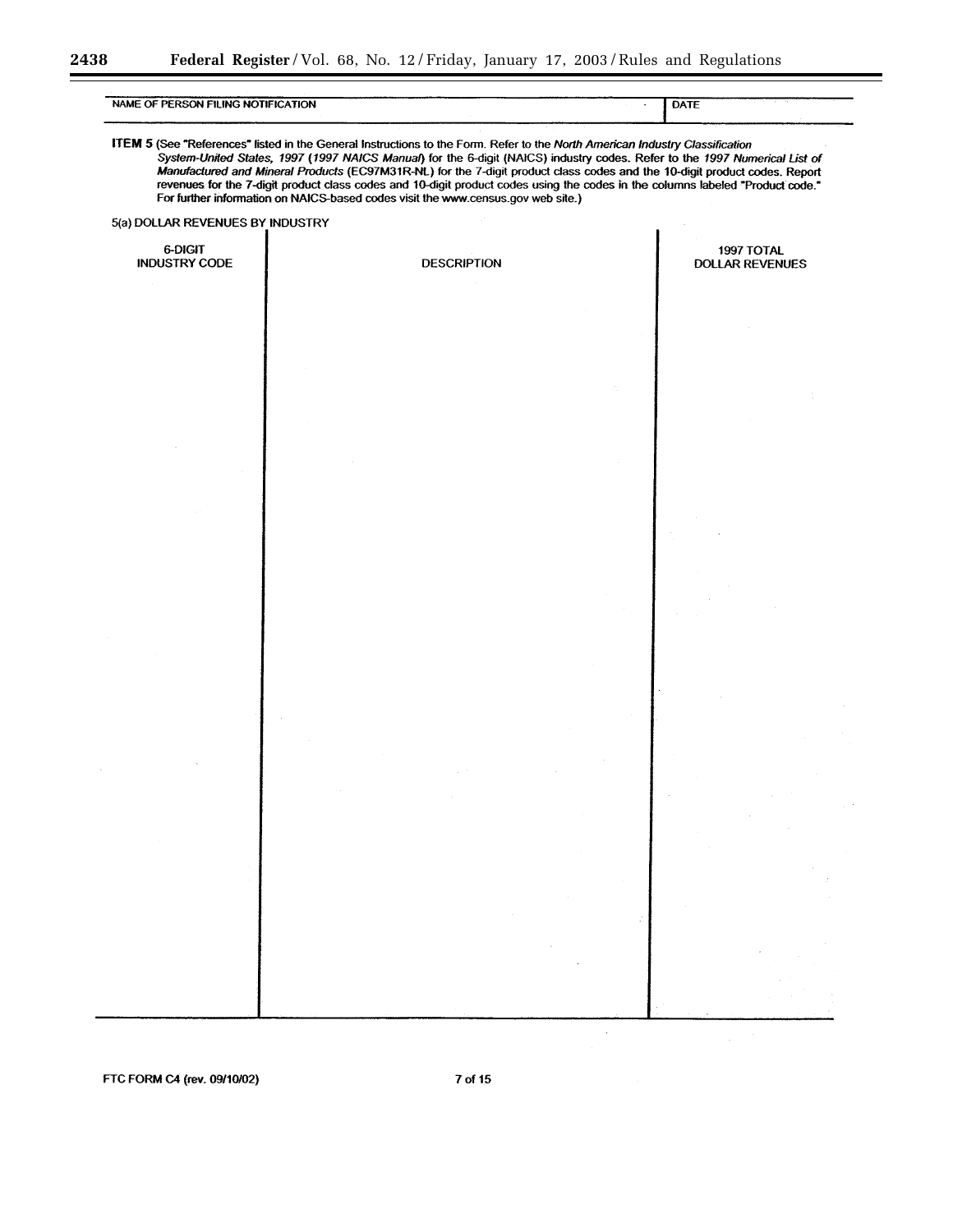$\lambda_{\rm c}$ 

| NAME OF PERSON FILING NOTIFICATION |                                                       | <b>DATE</b>                          |
|------------------------------------|-------------------------------------------------------|--------------------------------------|
|                                    | ITEM 5(b)(i) DOLLAR REVENUES BY MANUFACTURED PRODUCTS |                                      |
| 10-DIGIT<br>PRODUCT CODE           | <b>DESCRIPTION</b>                                    | 1997 TOTAL<br><b>DOLLAR REVENUES</b> |
|                                    |                                                       |                                      |
|                                    |                                                       |                                      |
|                                    |                                                       |                                      |
|                                    |                                                       |                                      |
|                                    |                                                       |                                      |
|                                    |                                                       |                                      |
|                                    |                                                       |                                      |
|                                    |                                                       |                                      |
|                                    |                                                       |                                      |
|                                    |                                                       |                                      |
|                                    |                                                       |                                      |
|                                    |                                                       |                                      |
|                                    |                                                       |                                      |
|                                    |                                                       |                                      |
|                                    |                                                       |                                      |
|                                    |                                                       |                                      |
|                                    |                                                       |                                      |
|                                    | $\sim$<br>$\sim$                                      |                                      |
|                                    |                                                       |                                      |
|                                    |                                                       |                                      |
|                                    |                                                       |                                      |
|                                    |                                                       |                                      |
|                                    |                                                       |                                      |
|                                    |                                                       |                                      |

FTC FORM C4 (rev. 09/10/02)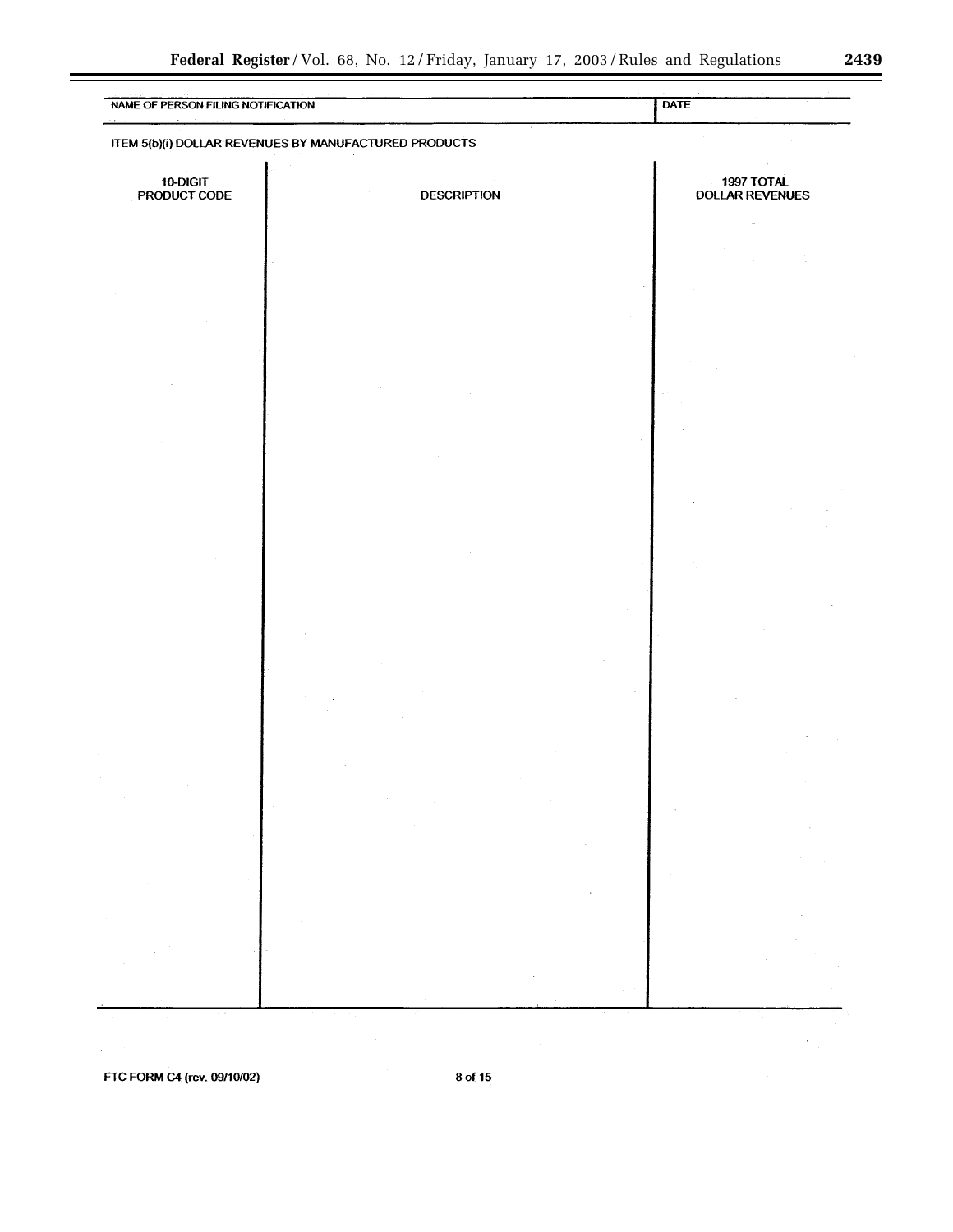| NAME OF PERSON FILING NOTIFICATION      |     |        |                                          | DATE                            |  |
|-----------------------------------------|-----|--------|------------------------------------------|---------------------------------|--|
| ITEM 5(b)(ii) PRODUCTS ADDED OR DELETED |     |        |                                          |                                 |  |
| DESCRIPTION (10-DIGIT PRODUCT CODE)     | ADD | DELETE | <b>YEAR</b><br>$\sigma$<br><b>CHANGE</b> | TOTAL DOLLAR<br><b>REVENUES</b> |  |
|                                         |     |        |                                          |                                 |  |
|                                         |     |        |                                          |                                 |  |
|                                         |     |        |                                          |                                 |  |
|                                         |     |        |                                          |                                 |  |
|                                         |     |        |                                          |                                 |  |
|                                         |     |        |                                          |                                 |  |

ITEM 5(b)(iii) DOLLAR REVENUES BY MANUFACTURED PRODUCT CLASS



FTC FORM C4 (rev. 09/10/02)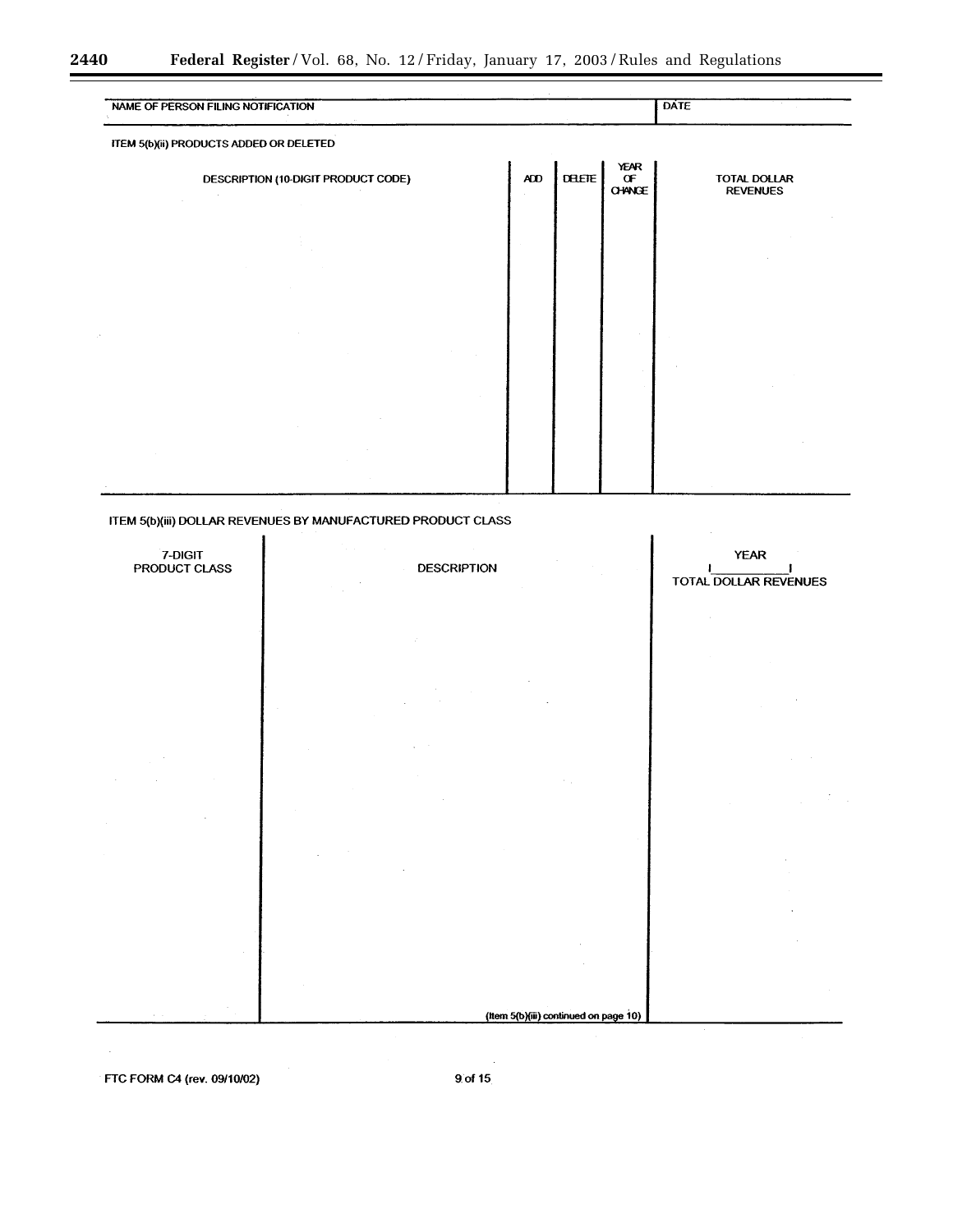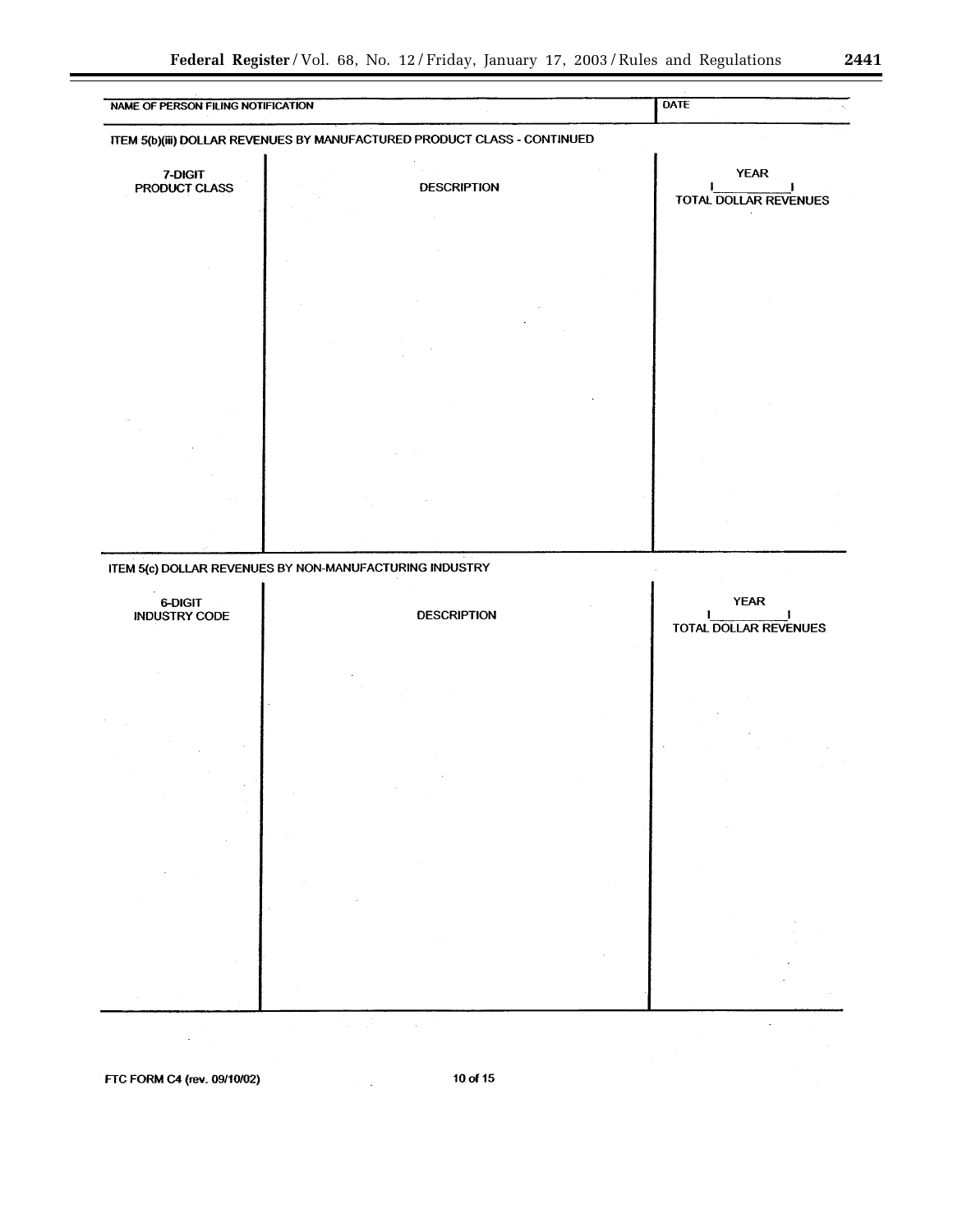Ξ

▀

| NAME OF PERSON FILING NOTIFICATION                                                                                           | DATE |
|------------------------------------------------------------------------------------------------------------------------------|------|
| 5(d) COMPLETE ONLY IF ACQUISITION IS IN THE FORMATION OF A JOINT VENTURE OR OTHER CORPORATION                                |      |
| 5(d)(i) NAME AND ADDRESS OF THE JOINT VENTURE OR OTHER CORPORATION                                                           |      |
|                                                                                                                              |      |
|                                                                                                                              |      |
|                                                                                                                              |      |
|                                                                                                                              |      |
| 5(d)(ii)<br>(A) CONTRIBUTIONS THAT EACH PERSON FORMING THE JOINT VENTURE OR OTHER CORPORATION HAS AGREED TO MAKE             |      |
|                                                                                                                              |      |
|                                                                                                                              |      |
|                                                                                                                              |      |
|                                                                                                                              |      |
| (B) DESCRIPTION OF ANY CONTRACTS OR AGREEMENTS                                                                               |      |
|                                                                                                                              |      |
|                                                                                                                              |      |
|                                                                                                                              |      |
|                                                                                                                              |      |
| (C) DESCRIPTION OF ANY CREDIT GUARANTEES OR OBLIGATIONS                                                                      |      |
|                                                                                                                              |      |
|                                                                                                                              |      |
|                                                                                                                              |      |
|                                                                                                                              |      |
|                                                                                                                              |      |
| (D) DESCRIPTION OF CONSIDERATION WHICH EACH PERSON FORMING THE JOINT VENTURE OR OTHER CORPORATION WILL RECEIVE               |      |
|                                                                                                                              |      |
|                                                                                                                              |      |
|                                                                                                                              |      |
|                                                                                                                              |      |
| 5(d)(iii) DESCRIPTION OF THE BUSINESS IN WHICH THE JOINT VENTURE OR OTHER CORPORATION WILL ENGAGE                            |      |
|                                                                                                                              |      |
|                                                                                                                              |      |
| $\sim$                                                                                                                       |      |
|                                                                                                                              |      |
| 5(d)(iv) SOURCE OF DOLLAR REVENUES BY 6-DIGIT INDUSTRY CODE (non-manufacturing) AND BY 7-DIGIT PRODUCT CLASS (manufacturing) |      |
|                                                                                                                              |      |
|                                                                                                                              |      |
|                                                                                                                              |      |
|                                                                                                                              |      |
|                                                                                                                              |      |
|                                                                                                                              |      |
|                                                                                                                              |      |
|                                                                                                                              |      |
| 11 of 15<br>FTC FORM C4 (rev. 09/10/02)                                                                                      |      |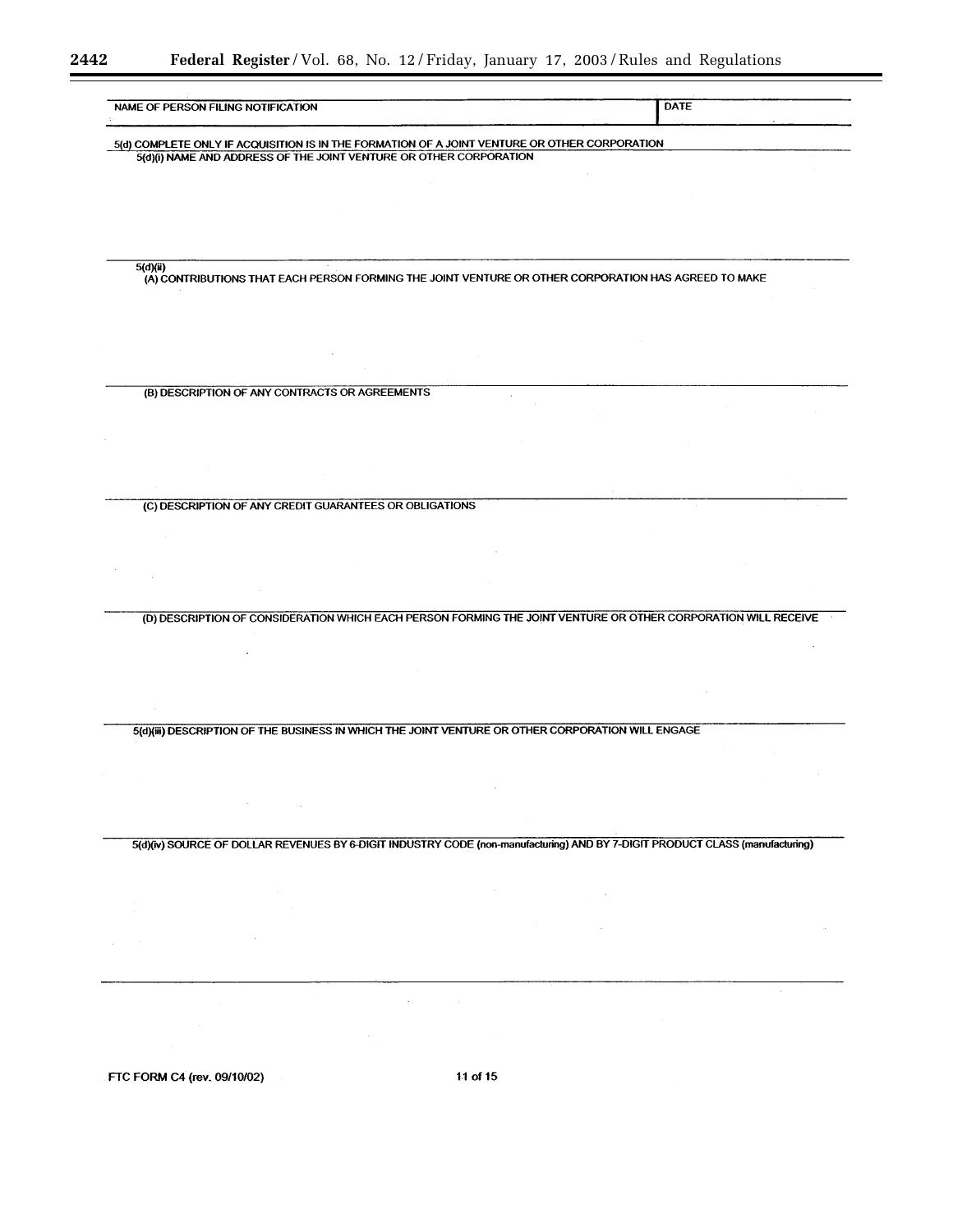۲

| -----                              |      |
|------------------------------------|------|
| NAME OF PERSON FILING NOTIFICATION | DATE |
|                                    |      |
|                                    |      |
|                                    |      |

# ITEM<sub>6</sub>

6(a) ENTITIES WITHIN PERSON FILING NOTIFICATION

6(b) SHAREHOLDERS OF PERSON FILING NOTIFICATION

FTC FORM C4 (rev. 09/10/02)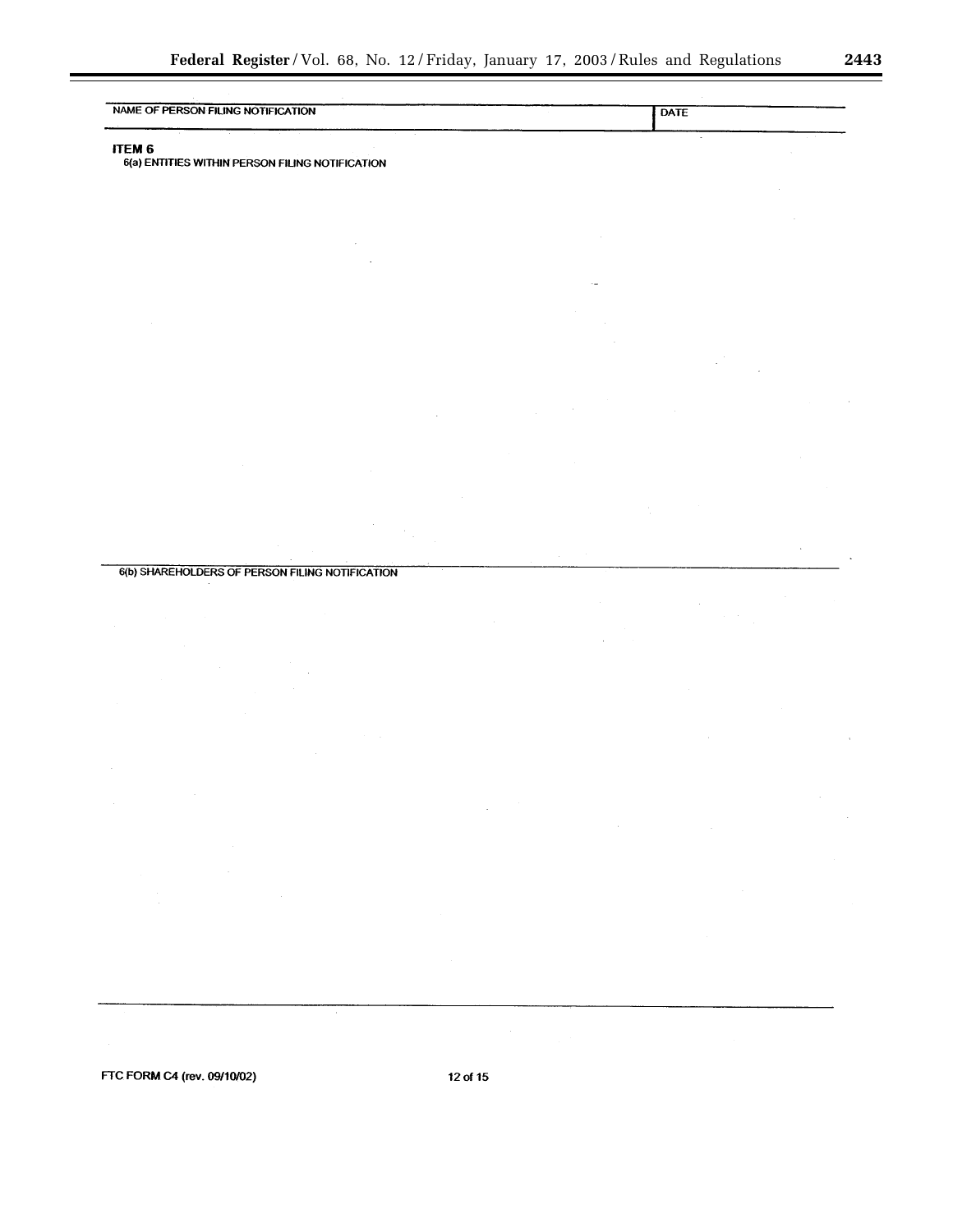| <b>NOTIFICATION</b><br><b>NAME</b><br>മ<br>∙∩м сп<br>HMG NOT<br>- 11 | DATE |
|----------------------------------------------------------------------|------|
|                                                                      |      |

6(c) HOLDINGS OF PERSON FILING NOTIFICATION

**ITEM 7 DOLLAR REVENUES<br>
7(a) 6-DIGIT NAICS CODE AND DESCRIPTION** 

7(b) NAME OF EACH PERSON WHICH ALSO DERIVED DOLLAR REVENUES

FTC FORM C4 (rev. 09/10/02)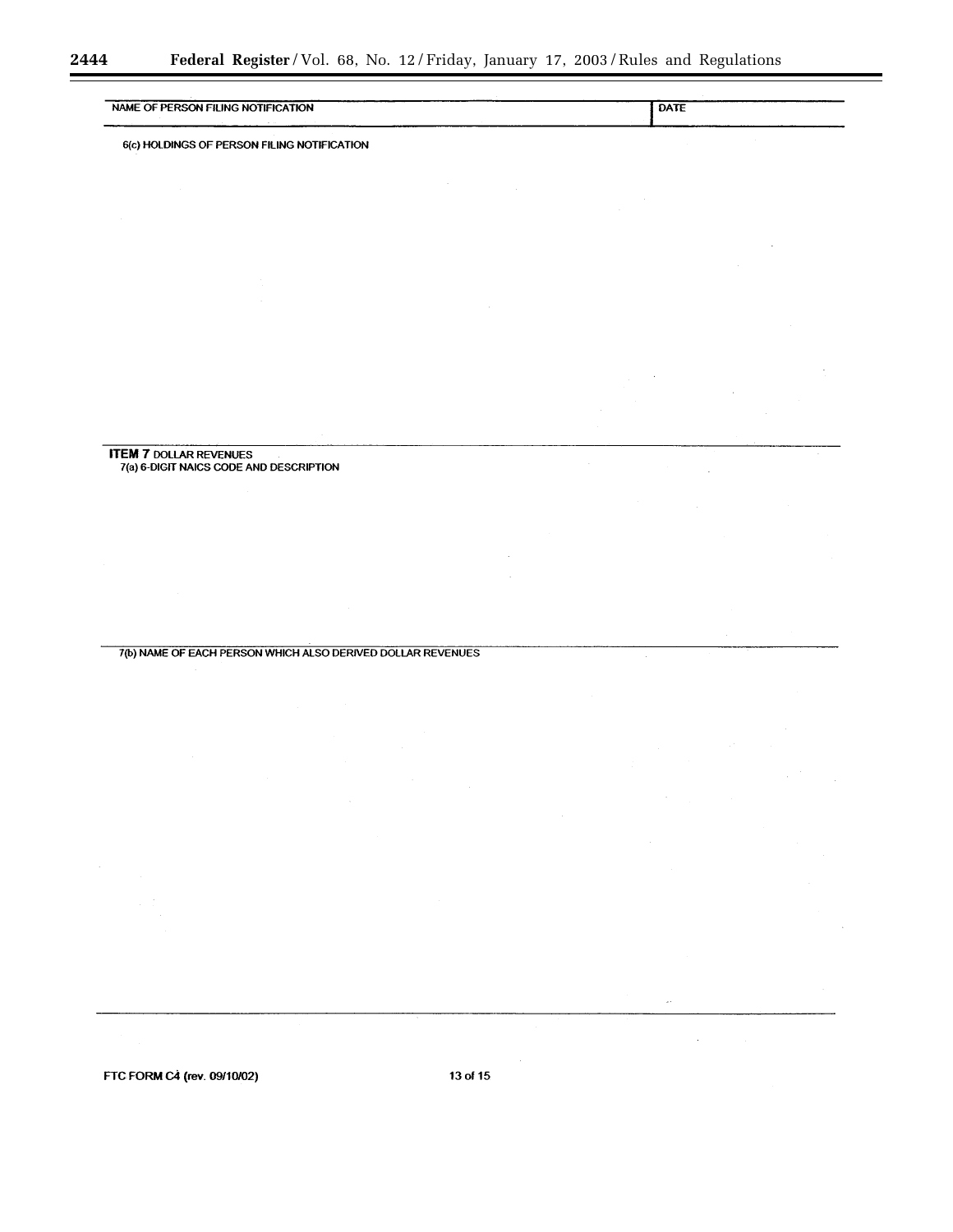| NAME OF PERSON FILING NOTIFICATION |  |  |  | DATE |  |
|------------------------------------|--|--|--|------|--|
|                                    |  |  |  |      |  |
|                                    |  |  |  |      |  |

 $\hat{\mathcal{A}}$ 

7(c) GEOGRAPHIC MARKET INFORMATION

ITEM 8 PRIOR ACQUISITIONS (to be completed by acquiring person only)